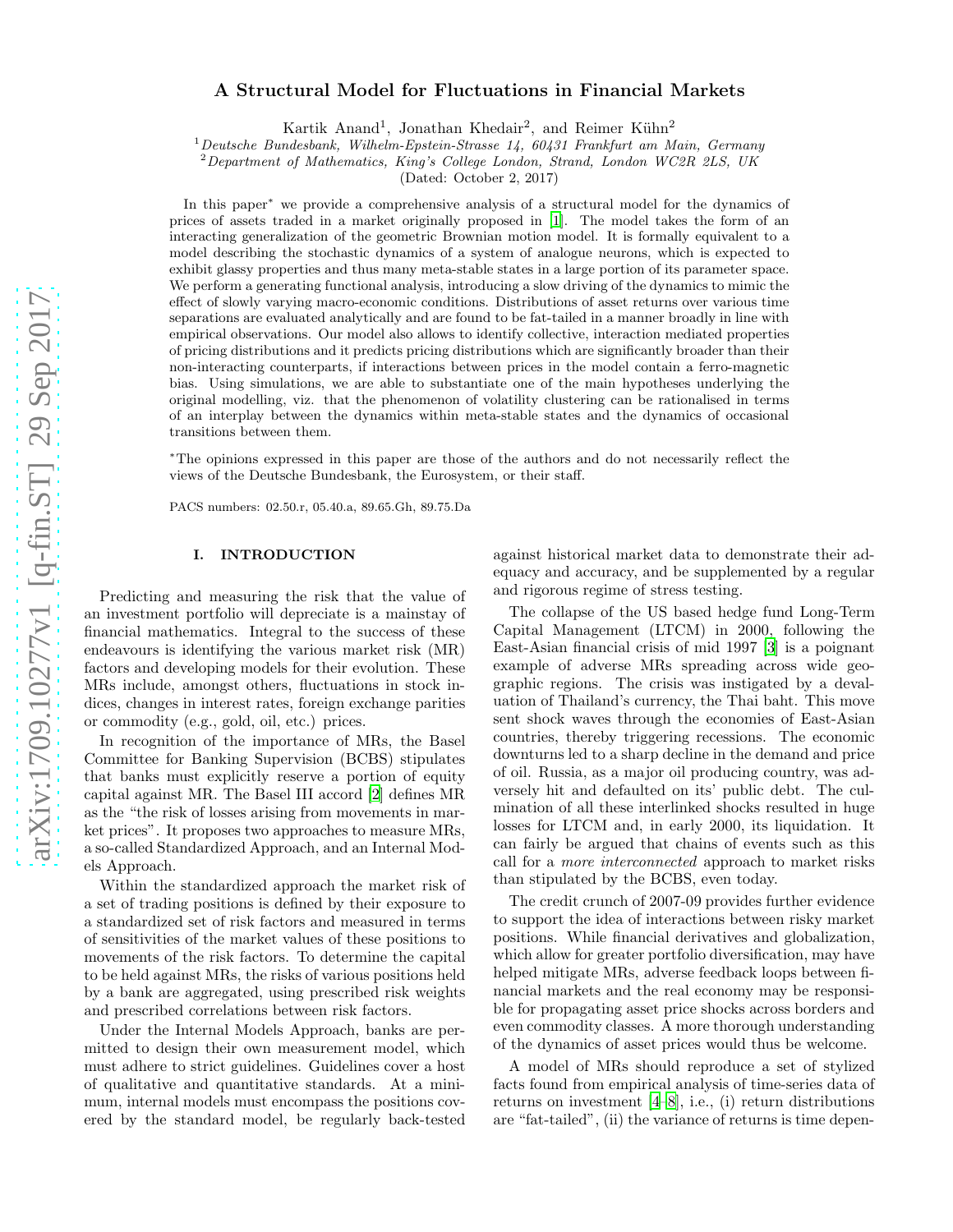dent, and (iii) there are long-range correlations between variance of returns in time, a phenomenon referred to as "volatility clustering".

Over the years a variety of descriptive models have been developed for the returns in financial time-series. These models do not attempt to advance theories of the mechanisms underlying price processes, but concentrate on capturing their statistics. Examples include auto-regressive [\[9](#page-14-5), [10\]](#page-14-6) and stochastic volatility models [\[11,](#page-15-0) [12\]](#page-15-1). Other models assume that the statistics for return-increments follow symmetric [\[4](#page-14-3)] or asymmetric [\[13\]](#page-15-2) stable Paretian distributions.

In an alternative *structural* model approach one attempts to model the mechanisms behind market dynamics. One possible formulation in this regard, is to consider the collective results of actions performed by agents operating in the market. Models of this type include the minority game [\[14](#page-15-3), [15](#page-15-4)] and percolation models [\[16,](#page-15-5) [17\]](#page-15-6).

In [\[1\]](#page-14-0) the authors take an intermediate approach and propose an interacting variant of the geometric Brownian motion model (henceforth referred to as the iGBM) as a structural model of asset price dynamics. They suggest that the structure of such a model should follow from very generic considerations concerning market mechanisms, arguing in particular that the dynamical evolution of a market, when reduced to a description in terms of asset price dynamics, quite generally must exhibit "... interactions between prices, which may be thought of as arising effectively through the collection of agents, each acting on the basis of his or her own, more or less rational perception of the underlying economy and market mechanisms [\[1\]](#page-14-0)".

Using simulations, the authors go on to demonstrate that such a model is capable of reproducing the main stylized facts for asset returns. Moreover, analytic investigations revealed that, in a significant portion of the space of model parameters, the system is "glassy" and is therefore expected to exhibit a large number of meta-stable states. The authors argue that it is above all the interplay between dynamics within meta-stable states and  $occasional$  transitions between them  $-$  whether spontaneous or induced by external stimuli — which accounts for the phenomenon of volatility clustering.

The purpose of the present paper is to provide a more thorough analysis of the iGBM proposed in [\[1\]](#page-14-0). Specifically, we perform a generating functional analysis of the model in the limit of large system size. We introduce a slow driving of the dynamics to mimic the effect of slowly varying macro-economic conditions, and investigate statistical properties of asset returns by recourse to a separation of time-scales argument, assuming that the system equilibrates at given values of the slow variable describing macro-economic conditions. This analysis allows one to compute distributions of asset returns on various timescales, and it also exposes interesting collective effects on the pricing of assets, which are driven by a combination of the macro-economic driving and the effects of imitation as encoded in the couplings.

The remainder of this paper is organized as follows. In Sec. [II](#page-1-0) we introduce the model. Sec. [III](#page-2-0) provides a solution based on a Generating Functional Analysis (GFA), with technical details of that analysis relegated to an appendix. Phase diagrams are provided in Sec [IV](#page-5-0) along with results of return distributions predicted by the model at various time-scales. By looking at a variant of the model which has meta-stable states of a known structure embedded in its couplings, we are in a position to elucidate in some detail the relation between metastable states with a dynamics switching between them at longer time scales on the one hand side, and volatility clustering on the other hand side. Finally, in Sec [V](#page-11-0) we provide a summary and a concluding discussion.

# <span id="page-1-0"></span>II. MODEL DEFINITIONS

In this section we describe the model for asset price dynamics as introduced in [\[1\]](#page-14-0). One considers a system consisting of N assets, labelled  $i = 1, \ldots, N$ . To each asset i, one associates a time dependent price  $S_i(t) > 0$ . The geometric Brownian motion model postulates that the relative change of the price performs a random walk captured by the Langevin equation

$$
\frac{1}{S_i(t)}\frac{\mathrm{d}}{\mathrm{d}t}S_i(t) = \mu_i + \sigma_i \,\xi_i(t)\,,\tag{1}
$$

where  $\xi_i(t) \in \mathbb{R}$  denotes a Gaussian white noise with zero mean and unit variance. The factor  $\sigma_i \geq 0$  measures the strength of the Gaussian fluctuations, and  $\mu_i \geq 0$  characterizes the growth rate. Defining a normalized log-price  $u_i(t) = \log[S_i(t)/S_{i0}],$  in which  $S_{i_0}$  is a reference price (needed to non-dimensionalize the argument of the logarithm) we obtain a new stochastic differential equation

<span id="page-1-1"></span>
$$
\frac{\mathrm{d}}{\mathrm{d}t}u_i(t) = I_i + \sigma_i \,\xi_i(t) \,, \tag{2}
$$

where  $I_i = \mu_i - \sigma_i^2/2$  by an application of Ito's lemma. The iGBM model, at the level of the log-prices  $u_i(t)$ , is now constructed by introducing three extra terms into Eq.  $(2)$ , to give us

<span id="page-1-2"></span>
$$
\frac{d}{dt}u_i(t) = -\kappa_i u_i(t) + \sum_{j=1}^{N} J_{ij} g(u_j(t)) + \sigma_0 u_0(t) + I_i + \sigma_i \xi_i(t).
$$
\n(3)

The first additional term describes what might be thought of as an effect of fundamentalist traders in the market, creating a mean reversion effect with reversion coefficients  $\kappa_i > 0$ . The natural interpretation of the normalizing factors  $S_{i0}$  introduced above would in that case be that of 'rational prices' of traded assets. The second additional term in Eq. [\(3\)](#page-1-2) describes the interactions between log-prices of mutually dependent assets. We choose the interaction to be most sensitive in the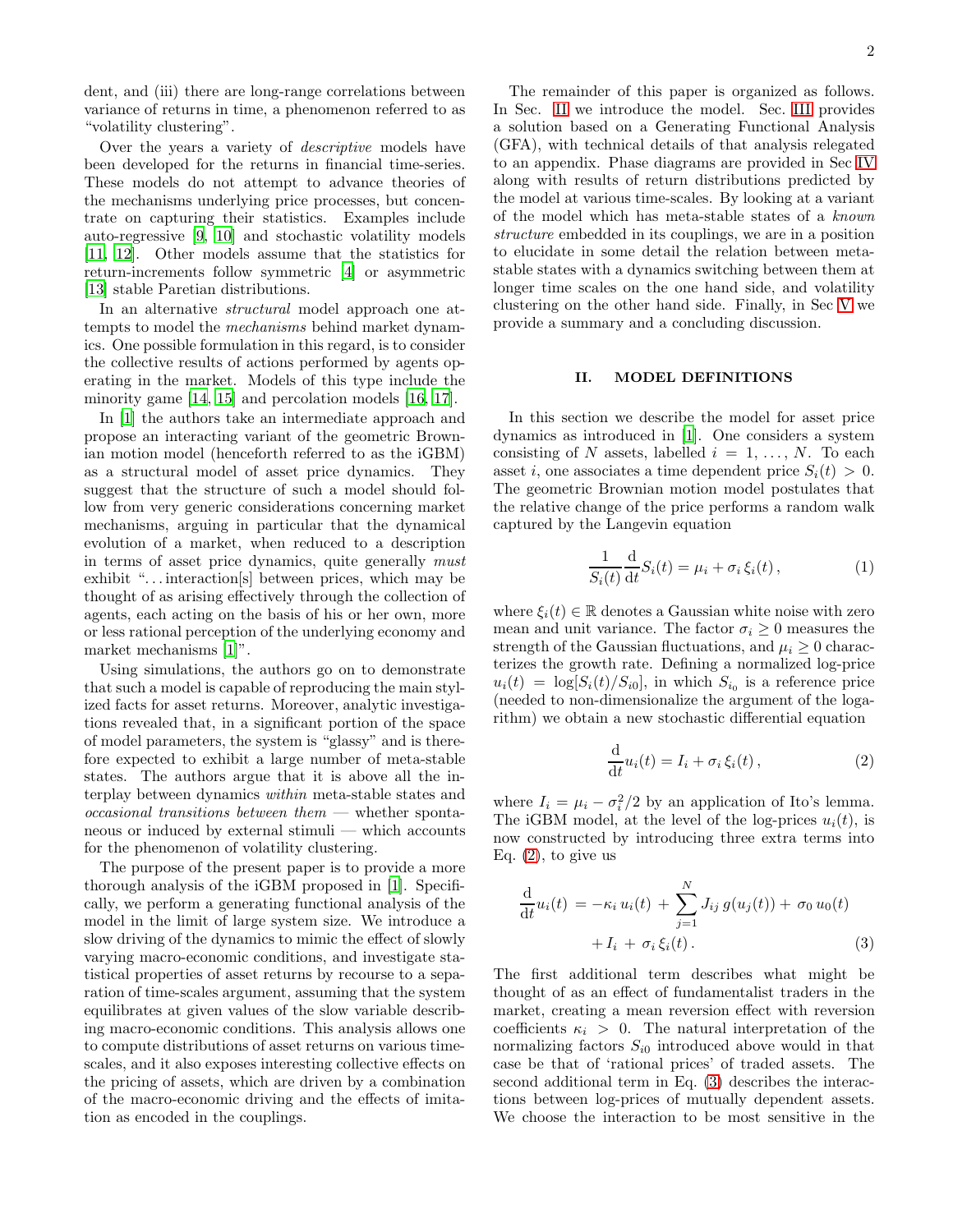vicinity of the rational prices, by taking  $g(u)$  to be a nonlinear, sigmoid function, describing the feedback mechanism. Possible choices for this function include, the error function or hyperbolic-tangent. The strength of this influence is given by  $J_{ij} \in \mathbb{R}$ . The sign of  $J_{ij}$  depends on the nature of mutual interactions. If, for example, assets  $i$  and  $j$  refer to firms with mutually beneficial economic relations, one would have  $J_{ij} > 0$ . Conversely if they refer to two competing firms, a negative shock on asset j, i.e.,  $g(u_j) < 0$ , may positively affect asset i, implying  $J_{ij}$  < 0. Finally, the  $u_0$  term is introduced to act as a global risk component mimicking slowly evolving economic conditions affecting prices of all traded assets. In the present paper we will model the  $u_0$  term as a (slow) Ornstein-Uhlenbeck process,

<span id="page-2-1"></span>
$$
\dot{u}_0(t) = -\gamma u_0(t) + \sqrt{2\gamma} \xi_0(t),\tag{4}
$$

where we take  $\gamma \ll 1$  such that the above process becomes considerably slower than the microscopic asset dynamics described in Eq. [\(3\)](#page-1-2).

For symmetrically coupled networks, the combined effect of mean reversion and the sigmoid nature of the feedback function is known to render such systems stable at long times [\[18\]](#page-15-7).

As noted in [\[1\]](#page-14-0), the model is formally equivalent to a model describing the stochastic evolution of a system of graded response neurons [\[18](#page-15-7)], with the  $u_i(t)$  playing the role of a post-synaptic potentials, with  $q(u)$  describing the neuronal input-output relation, the  $\kappa_i$  representing trans-membrane conductances and the  $J_{ij}$  the synaptic efficacies. The  $I_i$  finally represent external (sensory) inputs, and the  $u_0$  term — not typically included in the original neural modelling  $[18]$  — could describe the effects of neuro-modulators.

A lot is know about systems of this type [\[1,](#page-14-0) [18](#page-15-7)[–25\]](#page-15-8). For the purpose of the present paper, the most important feature is that iGBM type models as described by Eqs. [\(3\)](#page-1-2) and [\(4\)](#page-2-1) are — in a large part of their parameter space — expected to exhibit glassy phases  $[1, 20, 23, 25]$  $[1, 20, 23, 25]$  $[1, 20, 23, 25]$  $[1, 20, 23, 25]$  $[1, 20, 23, 25]$ characterized by the existence of a very large number of long-lived meta-stable states [\[21,](#page-15-11) [22](#page-15-12)]. The hypothesis investigated in [\[1\]](#page-14-0) was that it would be the interplay between dynamics within meta-stable states and the dynamics of (occasional) transitions between them, which could be held responsible for the intermittent dynamics of financial markets.

For the purposes of the present analytic study we will keep a synthetic stochastic setting by taking the  $J_{ij}$  to be of the form

<span id="page-2-4"></span>
$$
J_{ij} = c_{ij} \, \tilde{J}_{ij} \tag{5}
$$

where the  $c_{ij} \in \{0,1\}$  are connectivity coefficients describing whether or not an interaction between the prices of assets i and j exists, and the  $\tilde{J}_{ij} \in \mathbb{R}$  describe the strengths of the interactions. We assume that  $C = (c_{ij})$ is the adjacency matrix of an Erdős-Rényi random graph of mean degree c, but will specialize to the regime of sparse yet large connectivity by taking the limits  $N \to \infty$ and  $c \to \infty$ , with  $c/N \to 0$ .

The  $\tilde{J}_{ij}$  are taken to be quenched random quantities with mean and variance scaling with the mean connectivity c to ensure the existence of the large system, i.e. we put

<span id="page-2-5"></span>
$$
\tilde{J}_{ij} = \frac{J_0}{c} + \frac{J}{\sqrt{c}} x_{ij},\qquad(6)
$$

in which the  $x_{ij}$  are zero mean and unit variance random variables chosen to be independent in pairs with  $x_{ij}x_{ji} = \alpha$ . The parameter  $\alpha \in [-1,1]$  thus describes the degree of correlations between  $\tilde{J}_{ij}$  and  $\tilde{J}_{ji}$ , with fully symmetric interactions given by  $\alpha = 1$ . It turns out that the collective properties of such a dilute system in the large mean connectivity limit are actually indistinguishable from those of a fully connected system.

# <span id="page-2-0"></span>III. MODEL SOLUTION

In this section we investigate the dynamics and stationary states for the model introduced in Sec. [II.](#page-1-0) An analysis of the collective properties of the system in the noiseless limit  $\sigma_0 = \sigma_i = 0$  was presented in [\[1](#page-14-0)], and used to identify parameter ranges, viz. the regions of small  $\kappa_i$ and sufficiently large J, where the system would exhibit a large number of meta-stable states. We will demonstrate in Sec. [IV D](#page-10-0) below that our microscopic model described by Eq. [\(3\)](#page-1-2) does indeed produce intermittent dynamics in this parameter range.

An exact and formal treatment of the *dynamics* is possible using a generating functional analysis (GFA) [\[26](#page-15-13)– [29](#page-15-14)], to which we now turn. For systems of the type considered here the analysis closely follows [\[28](#page-15-15)].

### A. Generating Functional Analysis

In what follows we present a solution of the model based on the generating functional formalism, which provides tools for the evaluation of correlation and response functions in terms of a characteristic functional of path probabilities. Performing the average over bond disorder in the sum over dynamical trajectories, details of which are found in Appendix [A,](#page-12-0) one obtains a family of continuous-time effective single site processes, each parameterized by a specific combination of single node parameters  $\vartheta \equiv (I, \kappa, \sigma),$ 

<span id="page-2-2"></span>
$$
\dot{u}_{\vartheta}(t) = -\kappa u_{\vartheta}(t) + I + J_0 m(t) + \sigma_0 u_0(t)
$$

$$
+ \alpha J^2 \int_0^t \mathrm{d}s \, G(t, s) \, n_{\vartheta}(s) + \phi(t) \tag{7}
$$

where  $n_{\vartheta}(s) = g(u_{\vartheta}(s))$ . The noise  $\phi(t)$  in Eq. [\(7\)](#page-2-2) is coloured Gaussian noise, with

<span id="page-2-3"></span>
$$
\langle \phi(t) \rangle = 0, \tag{8}
$$

$$
\langle \phi(t)\,\phi(s)\,\rangle = \sigma^2\,\delta(t-s) + J^2q(t,s). \tag{9}
$$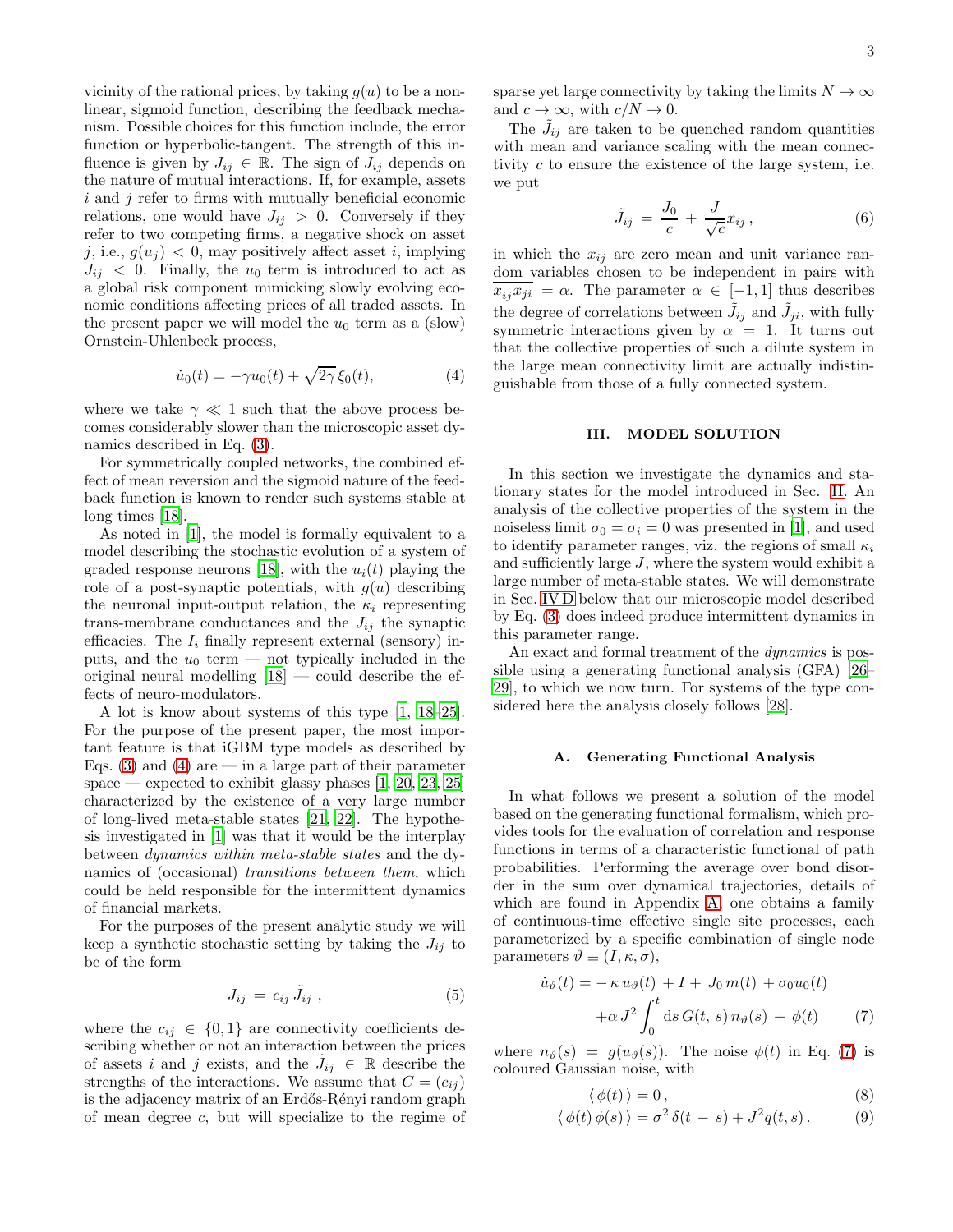The order parameters  $m(t)$  and  $q(t, s)$  appearing in the equation of motion  $(7)$  and in the specification  $(8)$ ,  $(9)$  of the noise statistics must be determined self-consistently to satisfy

$$
m(t) = \langle \langle n_{\vartheta}(t) \rangle \rangle_{\vartheta} , \qquad (10)
$$

$$
q(t,s) = \langle \langle n_{\vartheta}(t) n_{\vartheta}(s) \rangle \rangle_{\vartheta} , \qquad (11)
$$

$$
G(t,s) = \left\langle \frac{\delta \langle n_{\vartheta}(t) \rangle}{\delta \phi(s)} \right\rangle_{\vartheta} . \tag{12}
$$

Here, the inner average  $\langle \ldots \rangle$  refers to an average over coloured-noise  $\phi$  for a given member of the single-site ensemble. The outer average  $\langle \ldots \rangle_{\vartheta}$  refers to an average over the ensemble as characterised by the  $\vartheta$  distribution. Further details for this calculation are provided in Appendix [A.](#page-12-0) It should also be noted that this formalism is exact in the  $N \to \infty$  limit.

We highlight the following: (i) there is a dependence of the single site dynamics on the overall 'magnetization'  $m(t)$ ; (ii) for any degree of symmetry of the interactions,  $\alpha \neq 0$ , the effective single node dynamics is non-Markovian, with memory given by the response function  $G(t, s)$ ; (iii) the noise appearing in the single site dynamics is coloured, with correlations determined by the average temporal correlation  $q(t, s)$  of single nodes as described by Eq. [\(9\)](#page-2-3).

We have thus reduced our system of of equations describing the dynamics of prices of  $N$  interacting assets to an ensemble of dynamical evolution equations selfconsistently coupled via a set of order parameters, which becomes exact in the thermodynamic limit. As is usually the case with the GFA, the resulting effective equation of motion is highly non trivial and usually relies on sensible assumptions to be analysed further.

# B. Separation of Time Scales — Quasi-Stationary Regime

For sufficiently small values of  $\gamma$  in Eq. [\(4\)](#page-2-1) one expects a separation of dynamical time scales to occur, entailing that the fast  $u_{\vartheta}(t)$  processes become statistically stationary on timescales on which the slow  $u_0(t)$  process can be treated as non-varying. In what follows we shall thus analyse the  $u_{\vartheta}(t)$  dynamics under the assumption that it is stationary at a given value  $u_0$  of the slow process.

To assist our analysis further, we approximate Eq. [\(7\)](#page-2-2) by neglecting fluctuations in the memory term, rewriting it as

$$
\dot{u}_{\vartheta}(t) = -\kappa u_{\vartheta}(t) + I + J_0 m(t) + \sigma_0 u_0(t)
$$

$$
+ \alpha J^2 \int_0^t \mathrm{d}s \, G(t, s) \langle n_{\vartheta}(s) \rangle + \phi(t) \quad (13)
$$

in which, averages over the effective single process dynamics at given  $\vartheta$  appear in the retarded interaction. We are thereby discarding one source of noise in the dynamics, and so are likely to overestimate values of macroscopic order parameters. The important qualitative aspects of the collective properties of the system are, however, expected to remain intact as we shall verify through simulations later on.

Assuming stationarity and time translational invariance for a given  $u_0$ , we introduce the integrated response

$$
\chi = \int_0^t \mathrm{d}s \, G(t, s) \,, \tag{14}
$$

and assume it to remain finite. This allows us to rewrite the effective dynamics in the stationary regime as

<span id="page-3-2"></span>
$$
\dot{u}_{\vartheta}(t) = -\kappa u_{\vartheta}(t) + I + J_0 m + \sigma_0 u_0 \n+ \alpha J^2 \chi m_{\vartheta} + \phi(t)
$$
\n(15)

where  $m_{\vartheta}(s) = \langle n_{\vartheta}(s) \rangle$  can be regarded as independent of s for s sufficiently close to t for the response function to be non-negligible.

Anticipating that the correlation  $q(t, s)$  might develop a time-persistent value q,

$$
q(t,s) \to q
$$
, as  $|t-s| \to \infty$ , (16)

we decompose the coloured noise  $\phi$  into a static (frozen) and an independent time-varying component

$$
\phi(t) = J\sqrt{q}z + \eta(t) \,,\tag{17}
$$

in which  $z \sim \mathcal{N}(0, 1)$ , and the statistics of the time varying part of the noise is given by

$$
\langle \eta(t) \rangle = 0 \quad , \quad \langle \eta(t) \eta(s) \rangle = \sigma^2 \delta(t - s) + J^2 \mathcal{C}(t, s) \,, \tag{18}
$$

with

$$
\mathcal{C}(t,s) = q(t,s) - q \to 0 \;, \qquad \text{as} \qquad |t - s| \to \infty. \tag{19}
$$

The effective single-process dynamics within the stationary regime can then be rewritten in a more suggestive form as

<span id="page-3-1"></span>
$$
\dot{u}_{\vartheta}(t) = -\kappa (u_{\vartheta}(t) - \overline{u}_{\vartheta}) + \eta(t) , \qquad (20)
$$

in which we have introduced the (long-term) average

<span id="page-3-0"></span>
$$
\overline{u}_{\vartheta} = \frac{1}{\kappa} \left[ I + J_0 m + J \sqrt{q} z + \alpha J^2 \chi m_{\vartheta} + \sigma_0 u_0 \right]. \tag{21}
$$

We note that  $m_{\vartheta} = \langle g(u_{\vartheta}(t)) \rangle$ , where the average is over the stationary  $u_{\vartheta}$  distribution that has  $\overline{u}_{\vartheta}$  as its longterm mean; thus Eq. [\(21\)](#page-3-0) is a self-consistency equation for the value of this long-term mean. Note also that  $\vartheta$ now includes z, i.e.,  $\vartheta = (I, \kappa, \sigma, z)$ . The solution to Eq. [\(20\)](#page-3-1) is now easily written down as

<span id="page-3-3"></span>
$$
u_{\vartheta}(t) = \overline{u}_{\vartheta} + \left(u_{\vartheta}(0) - \overline{u}_{\vartheta}\right) e^{-\kappa t} + \int_0^t e^{-\kappa(t-s)} \eta(s) \,ds,
$$
\n(22)

implying that  $u_{\theta}(t)$  is a Gaussian process with expectation

$$
\langle u_{\vartheta}(t) \rangle = \overline{u}_{\vartheta} + \left( u_{\vartheta}(0) - \overline{u}_{\vartheta} \right) e^{-\kappa t}.
$$
 (23)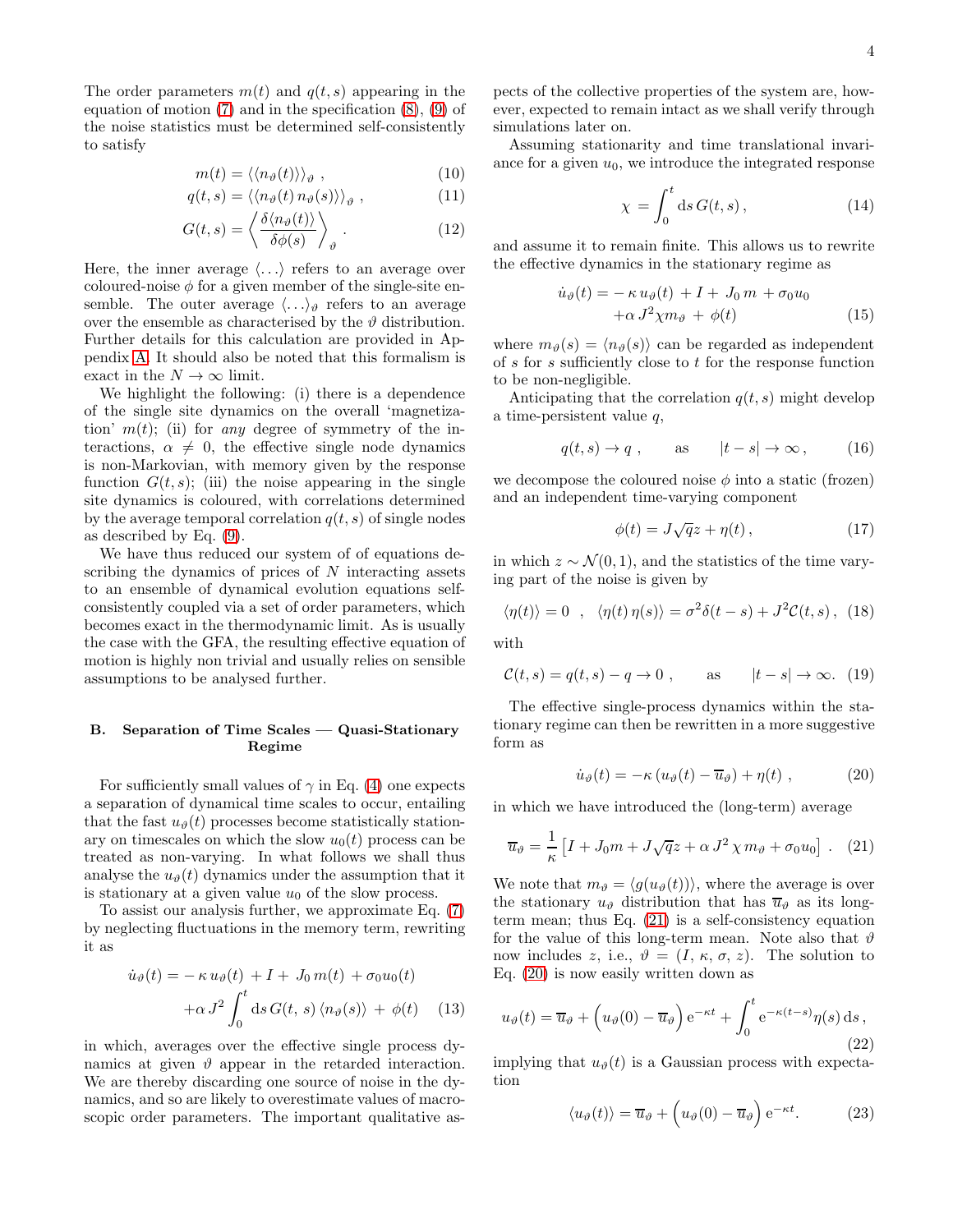For the auto-covariance

$$
\mathcal{C}_{u_{\vartheta}}(t,t') = \left\langle \left(u_{\vartheta}(t) - \langle u_{\vartheta}(t)\right) \left(u_{\vartheta}(t') \langle u_{\vartheta}(t')\right) \rangle \right\rangle
$$

of the  $u_{\vartheta}(t)$  in the large time limit we get a stationary law depending only on time differences,  $\mathcal{C}_{u_{\vartheta}}(t,t') = \mathcal{C}_{u_{\vartheta}}(t-t')$ with

$$
C_{u_{\vartheta}}(t - t') = \frac{1}{2\kappa} \left( \sigma^2 e^{-\kappa |t - t'|} + J^2 \hat{\mathcal{C}}(0) \right) , \qquad (24)
$$

in which  $\hat{\mathcal{C}}(0)$  is the zero-frequency limit of the Fourier transform  $\hat{\mathcal{C}}(\omega) = \int_{-\infty}^{\infty} ds e^{-i\omega s} \mathcal{C}(s)$ . It is useful to specifically record the equal time limit of  $\mathcal{C}_{u_{\vartheta}}$ ,

<span id="page-4-0"></span>
$$
\mathcal{C}_{u_{\vartheta}}(0) = \frac{1}{2\kappa} \left( \sigma^2 + J^2 \hat{\mathcal{C}}(0) \right) \equiv \sigma_{u_{\vartheta}}^2. \tag{25}
$$

# C. Self-Consistency Equations for the Quasi-Stationary Regime

With full knowledge of the statistics of the  $u_{\theta}(t)$  we can reformulate the self-consistent equations for the order parameters describing the stationary regime. They are (i) the stationary magnetization  $m$ , (ii) the time persistent part  $q$  of the node auto-correlations, (iii) the integrated response  $\chi$ , and (iv) the zero-frequency limit  $\mathcal{C}(0)$  of the Fourier transform of the (non time-persistent) part  $\mathcal{C}(\tau)$ of the node auto-correlations in the stationary regime. To compute the latter, we also have to evaluate the average node auto-correlations  $q(\tau)$ .

To formulate the self-consistency equation for  $m =$  $\langle m_{\vartheta} \rangle_{\vartheta}$ , we recall that  $m_{\vartheta} = \langle g(u_{\vartheta}(t)) \rangle$  where the average is over the stationary  $u_{\vartheta}$  distribution, and hence can be rewritten as

$$
m_{\vartheta} = \langle g(\overline{u}_{\vartheta} + \sigma_{u_{\vartheta}} x) \rangle_x \tag{26}
$$

with  $\sigma_{u_{\vartheta}}$  defined in Eq. [\(25\)](#page-4-0), and  $\langle \ldots \rangle_x$  denoting an average over a  $\mathcal{N}(0,1)$  Gaussian x. By definition, an average over the distribution of the set of parameters  $\vartheta$ then gives  $m = \langle m_{\vartheta} \rangle_{\vartheta}$ . Following the same logic for the two-point function  $q(\tau)$ , we obtain the following full set of self-consistency equations for the order parameters

<span id="page-4-1"></span>
$$
m = \left\langle \left\langle g(\overline{u}_{\vartheta} + \sigma_{u_{\vartheta}} x) \right\rangle_{x} \right\rangle_{\vartheta}, \tag{27}
$$

$$
q(\tau) = \left\langle \left\langle g\left(\overline{u}_{\vartheta} + \sigma_{u_{\vartheta}} x\right) g\left(\overline{u}_{\vartheta} + \sigma_{u_{\vartheta}} y\right) \right\rangle_{x y} \right\rangle_{\vartheta}, \quad (28)
$$

$$
\chi = \left\langle \left\langle g'(\overline{u}_{\vartheta} + \sigma_{u_{\vartheta}} x) \right\rangle_{x} \right\rangle_{\vartheta}, \qquad (29)
$$

$$
\hat{\mathcal{C}}(0) = \int_{-\infty}^{+\infty} d\tau \left[ q(\tau) - q \right],\tag{30}
$$

In Eq. [\(28\)](#page-4-1) the average  $\langle \ldots \rangle_{xy}$  is over *correlated* normal random variables  $x, y \sim \mathcal{N}(0, 1)$  with correlation coefficient given by

<span id="page-4-2"></span>
$$
\rho_{u_{\vartheta}}(\tau) = \frac{\mathcal{C}_{u_{\vartheta}}(\tau)}{\mathcal{C}_{u_{\vartheta}}(0)} = \frac{\sigma^2 e^{-\kappa|\tau|} + J^2 \hat{\mathcal{C}}(0)}{\sigma^2 + J^2 \hat{\mathcal{C}}(0)}.
$$
 (31)

The  $u_0$ -dependent order parameters of our system are now given by the solution of Eqs. [\(27\)](#page-4-1)-[\(31\)](#page-4-2) supplemented by the self-consistency equation [\(21\)](#page-3-0) defining the  $\overline{u}_{\vartheta}$ . An analytical characterization of the fixed-points is not readily available and we have to resort to numerical analysis.

### <span id="page-4-4"></span>D. Analysis of the Self-Consistency Equations

In this section, we present our analysis of the fixed point equations describing the stationary dynamics of the system. In particular, we will be taking the error function,

<span id="page-4-5"></span>
$$
g(x) = \text{erf}(x) = \frac{2}{\sqrt{\pi}} \int_0^x \text{d}y \, \text{e}^{-y^2} \tag{32}
$$

as the sigmoid function that governs the non-linear feedback in the dynamics. This choice of feedback function has the advantage that it simplifies some of the Gaussian averages needed in the evaluation of Eqs. [\(27\)](#page-4-1)-[\(30\)](#page-4-1) To fully exploit this feature, we further assume that  $I \sim \mathcal{N}(I_0, \sigma_I^2)$ , so that one can combine the two Gaussians  $z$  and  $I$  in Eq. [\(21\)](#page-3-0) into one. Likewise, we keep  $\sigma$  constant across the ensemble of effective single node problems. These choices allow for some simplifications in evaluating the averages appearing in the original fixed point equations. E.g., evaluating  $m_{\vartheta}$  gives

$$
m_{\vartheta} = \langle \text{erf}(\overline{u}_{\vartheta} + \sigma_{u_{\vartheta}} x) \rangle_x = \text{erf}\left(\frac{\overline{u}_{\vartheta}}{\sqrt{1 + 2\sigma_{u_{\vartheta}}^2}}\right) , \quad (33)
$$

with now

<span id="page-4-3"></span>
$$
\overline{u}_{\vartheta} = \frac{1}{\kappa} \Big[ J_0 m + I_0 + \sqrt{\sigma_I^2 + J^2 q} \, z + \alpha J^2 \chi m_{\vartheta} + \sigma_0 u_0 \Big]. \tag{34}
$$

The same simplifications can be made for the other order parameters, allowing us to rewrite the set of fixed point equations as

$$
m = \left\langle \text{erf}\left(\frac{\overline{u}_{\vartheta}}{\sqrt{1 + 2\sigma_{u_{\vartheta}}^2}}\right) \right\rangle_{\vartheta},
$$
\n
$$
q(\tau) = \left\langle \left\langle \text{erf}\left(\overline{u}_{\vartheta} + \sigma_{u_{\vartheta}}x\right) \right\rangle_{\vartheta} \right\rangle
$$
\n(35)

$$
\times \operatorname{erf}\left(\frac{\overline{u}_{\vartheta} + \rho_{u_{\vartheta}}(\tau)\sigma_{u_{\vartheta}}x}{\sqrt{1 + 2(1 - \rho_{u_{\vartheta}}^2(\tau))\sigma_{u_{\vartheta}}^2}}\right)\right)_{x}
$$
(36)  

$$
\chi = \frac{1}{\sqrt{\sigma_I^2 + J^2 q}} \left\langle \left( z \operatorname{erf}\left(\frac{\overline{u}_{\vartheta}}{\sqrt{1 + 2\sigma_{u_{\vartheta}}^2}}\right)\right)\right\rangle_{\vartheta}, (37)
$$

$$
\hat{\mathcal{C}}(0) = \int_{-\infty}^{+\infty} d\tau \left[ q(\tau) - q \right],\tag{38}
$$

where, given our current system specifications, the average  $\langle \ldots \rangle_{\vartheta}$  now corresponds to an average over the Gaussian z and the  $\kappa$  distribution.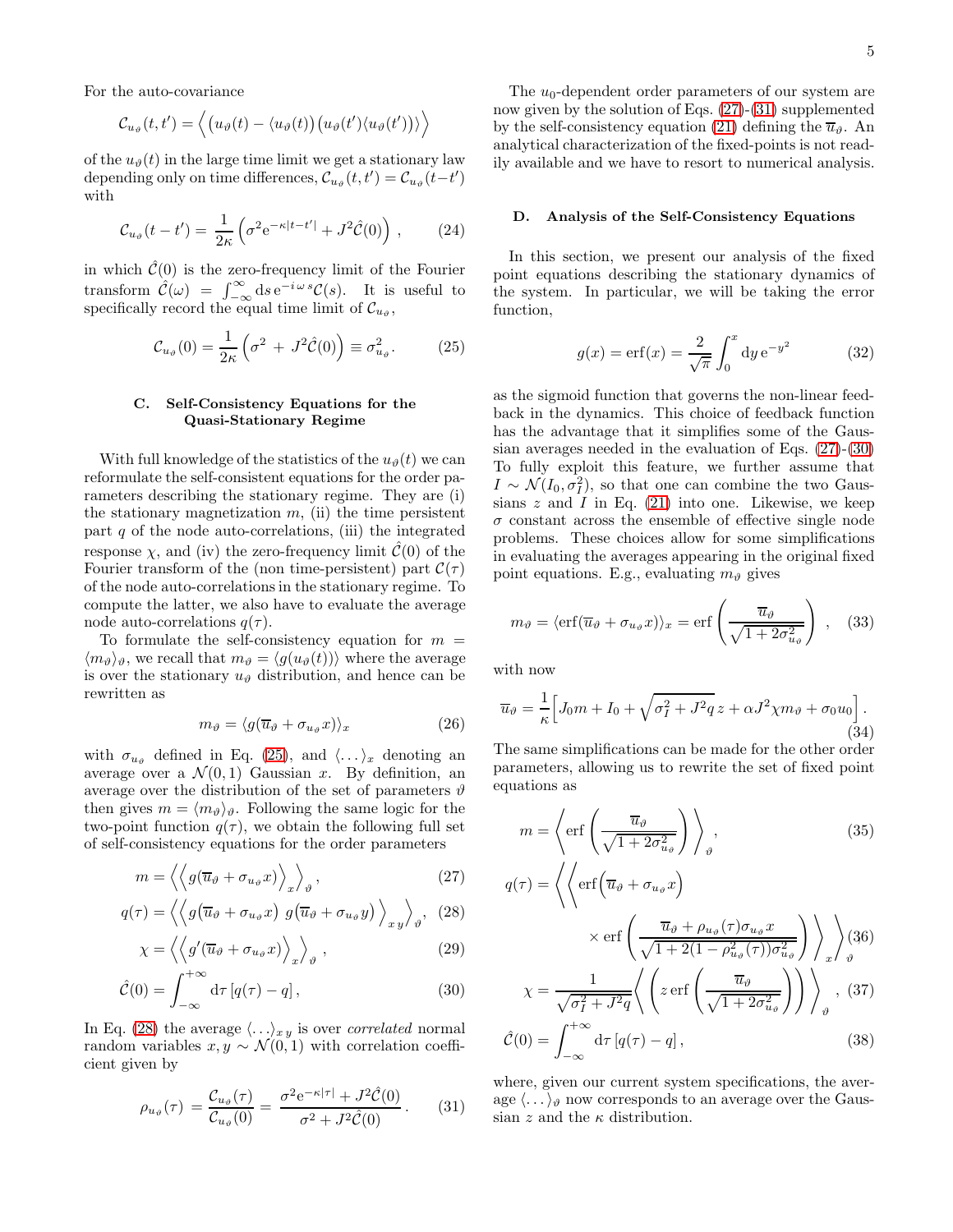To further accelerate the numerics we follow [\[25\]](#page-15-8) and avoid solving the self-consistency problem Eq. [\(34\)](#page-4-3) for  $\overline{u}_{\vartheta}$ for every member of the  $\vartheta$  ensemble, by using monotonicity of the self-consistent solution  $\overline{u}_{\vartheta} = \overline{u}_{\vartheta}(z)$  of Eq. [\(34\)](#page-4-3) to replace the z average by  $\overline{u}_{\theta}$  integrations instead. To do so we require the Jacobian of the transformation, which from the *z*-derivative of Eq.  $(34)$ , one obtains as

<span id="page-5-2"></span>
$$
\frac{\mathrm{d}z}{\mathrm{d}\overline{u}_{\vartheta}} = \frac{1}{\sqrt{\sigma_I^2 + J^2 q}} \left[ \kappa - \frac{2\alpha J^2 \chi \exp\left(-\frac{\overline{u}_{\vartheta}^2}{1 + 2\sigma_{u_{\vartheta}}^2}\right)}{\sqrt{\pi (1 + 2\sigma_{u_{\vartheta}}^2)}} \right].
$$
\n(39)

Following the reasoning in [\[25\]](#page-15-8) we realise that for large values of  $\alpha J^2 \chi / \kappa$  the  $\overline{u}_{\vartheta}$  distribution will have a gap corresponding to a jump in the self consistent solution of  $m_{\vartheta}$ . The critical condition for a jump in the distribution is given by

$$
\frac{2\alpha J^2 \chi}{\kappa \sqrt{\pi (1 + 2\sigma_{u_\theta}^2)}} = 1\tag{40}
$$

with  $\overline{u}_{\vartheta}(z)$  jumping from the negative to the positive solutions of

$$
\overline{u}_{\vartheta} = \frac{1}{\kappa} \alpha J^2 \chi \text{erf}\left(\frac{\overline{u}_{\vartheta}}{\sqrt{1 + 2\sigma_{u_{\vartheta}}^2}}\right). \tag{41}
$$

This concludes the analysis of the general theoretical framework. We now turn to results.

### <span id="page-5-0"></span>IV. RESULTS

In order to structure our presentation of results, it is useful to recall that  $-$  in the absence of symmetry breaking fields, i.e. for  $I_i + \sigma_0 u_0 \equiv 0$  — the system de-scribed by Eq. [\(3\)](#page-1-2) has a global  $\mathbb{Z}_2$  symmetry  $u_i \leftrightarrow -u_i$ . Due to the presence of interactions, this symmetry can be spontaneously broken, giving rise to ferro-magnetic or spin-glass like phases [\[20,](#page-15-9) [23\]](#page-15-10) at sufficiently low noise levels (and for sufficiently small values of the  $\kappa_i$ ). If couplings are symmetric and if their ferro-magnetic bias is sufficiently small, the system may in fact exhibit exponentially (in system size) many meta-stable states in the zero noise limit [\[21](#page-15-11), [22\]](#page-15-12). Recent work [\[30\]](#page-15-16) has in fact demonstrated that a large number of stationary states of the noiseless dynamics continues to exist in a broad class of non-linearly interacting systems when constraints such as symmetries of interactions are dropped.

In the absence of symmetry breaking fields, phases with spontaneously broken symmetries are usually separated by sharp phase-boundaries from phases where these symmetries remain unbroken. In the context of modelling the evolution of interacting prices, however, a situation without any symmetry breaking fields in the evolution equations  $(3)$  would have to be regarded as highly atypical. Transitions, if any, between phases of broken and unbroken symmetries would therefore typically appear to

be rounded if described in terms of the order parameters m, q and  $\chi$  appearing in the theory. It would therefore not make too much sense to precisely locate phaseboundaries which wouldn't exist as sharp boundaries for virtually any realistic parameter setting. In such a situation the primary interest would be to locate regions in parameter space where we expect the existence of ferromagnetic or spin-glass like phases. We will endeavour to do this in Sect. [IV A,](#page-5-1) taking properties of the phase structure that exists in the absence of symmetry breaking fields as a guidance.

Having identified interesting regions in parameter space, we will in Sect. [IV B](#page-6-0) analyse distributions of logreturns for representative parameter values within these regions of interest, evaluating them for various time scales defined relative to the time scale  $\gamma^{-1}$  of the slow  $u_0$  process that mimics the effect of macro-economic conditions. In Sect. [IV C](#page-9-0) we explore the phenomenon of collective pricing by investigating the distribution of equilibrium (log-)prices and in particular the effect that interactions between prices have on that distribution. In Sect. [IV D,](#page-10-0) finally, we attempt to underpin our hypothesis concerning the relation between the existence of many long-lived states in a system and the phenomenon of volatility clustering by setting up and simulating a system for which we know - at least partially - the structure of some of its meta-stable states.

### <span id="page-5-1"></span>A. Phase Structure

Here, we briefly discuss the phase structure of the model, with an eye mainly towards identifying regions in parameter space were we would expect phases with glassy properties characterized by a large number of meta-stable states. The authors of [\[1](#page-14-0)] went some way in that direction by analysing macroscopic properties of attractors in the noiseless ( $\sigma_i \equiv 0$ ) limit of the dynamics. In particular it was shown that the mean reversion constants  $\kappa_i$ , taken to be homogeneous across the system in [\[1](#page-14-0)], would play a role analogous to temperature.

Continuing on the assumption of Gaussian  $I_i$  made in Sect. [III D,](#page-4-4) and assuming that the  $\sigma_i$  are homogeneous across the network,  $\sigma_i \equiv \sigma$ , we have 7 parameters characterizing the system, viz.  $J_0$  and J determining the mean and variance, and the parameter  $\alpha$  quantifying the degree of asymmetry of the couplings, as well as the mean  $I_0$  and variance  $\sigma_I^2$  of the distribution of the  $I_i$ , the strength  $\sigma$ of the noise in the dynamics, and  $\kappa_0$ , the mean of the  $\kappa$  distributions that we will consider in this paper. Unless stated otherwise, results presented in the figures below, were in fact obtained by choosing an exponential  $\kappa$ -distribution for the mean reversion constants  $\kappa_i$ .

There can be no question of exploring this 7 dimensional parameter space completely. Fortunately we find that collective properties of the system are in the interesting region of parameter space fairly robust against parameter changes, so we will restrict ourselves to high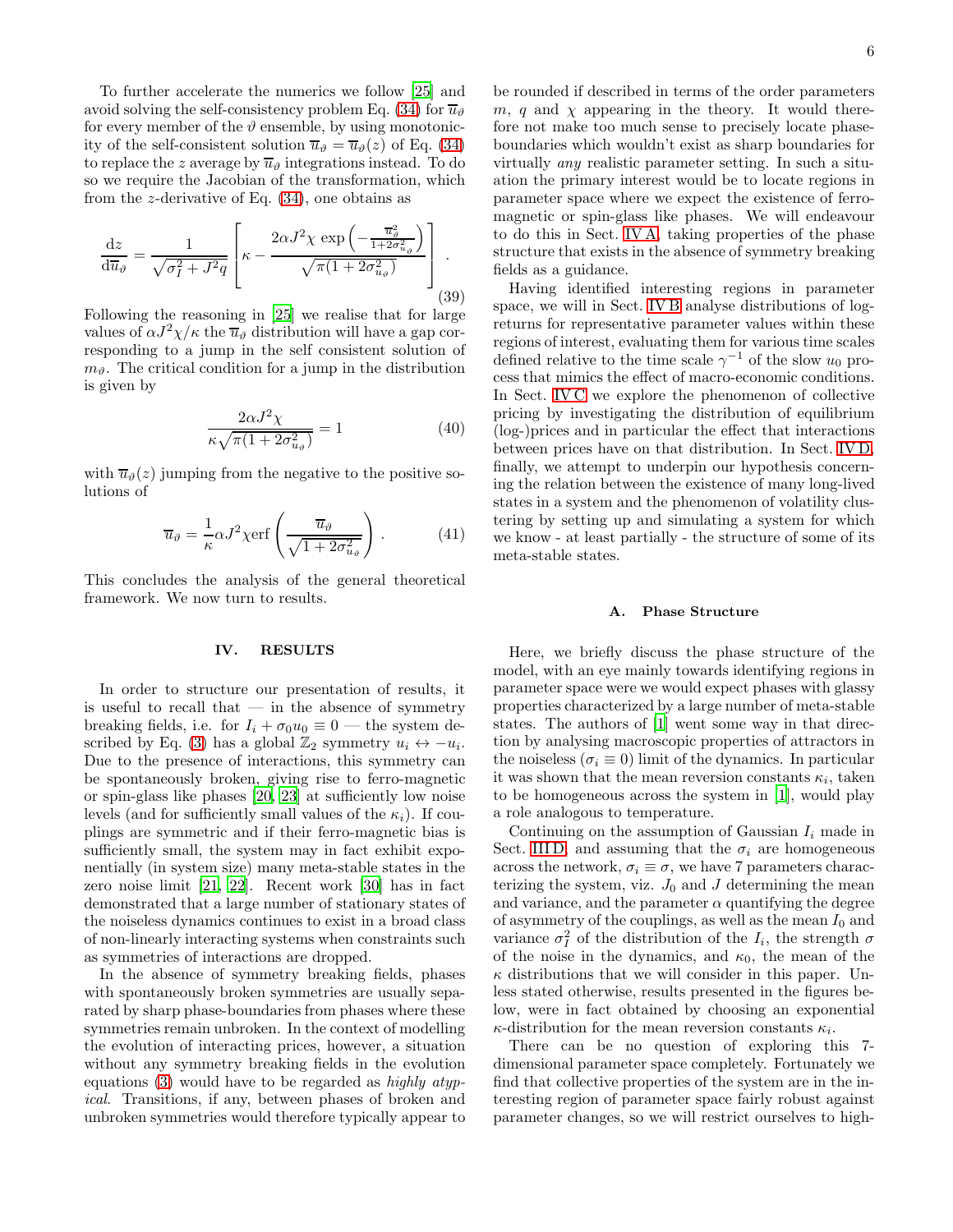lighting a few of the most important trends.



<span id="page-6-1"></span>FIG. 1. Magnetization as a function of  $u_0$ , shown for three different values  $\kappa_0$  of the mean of the kappa distribution. Here, we take  $J_0 = J = 0.5$ , with  $\alpha = 0.5$ , wile  $I_0 = 0$ ,  $\sigma_I^2 = 0.1$ and  $\sigma = 0.1$ . From top to bottom the curves correspond to  $\kappa_0 = 0.2, 0.7, \text{ and } 1.2,$  respectively.

In Fig. [1](#page-6-1) we show the behaviour of the stationary macroscopic magnetization  $m$  as a function of the value  $u_0$  of the slow process, using an unbiased  $I_i$  distribution with  $I_0 = 0$ , and  $\sigma_I^2 = 0.1$ . Note that parameters characterizing the distribution of couplings and the strength  $\sigma$  of the dynamic noise are chosen such that there is no spontaneous 'ferro-magnetic' order in the  $u_0 \rightarrow 0$ -limit. We also note that increasing the mean  $\kappa_0$  of the  $\kappa$  distribution has an effect analogous to increasing the temperature, in that it reduces the degree of macroscopic (ferromagnetic) order.

Fig. [2](#page-6-2) illustrates that in the absence of global symmetry breaking fields, the system exhibits a sharp secondorder phase transition to ferro-magnetic order as the value of the ferro-magnetic bias  $J_0$  in the coupling distributions is increased above a critical value  $J_0^c$ . For values of the other parameters as given, the system is in a frozen 'spin-glass' like phase for  $J_0 < J_0^c \simeq 0.75$ . Transitions to ferro-magnetic order could also be induced by reducing the noise level  $\sigma$  at sufficiently large ratios of  $J_0/J$  and for sufficiently low  $\kappa_0$ . In a similar vein transitions into the spin-glass like phase could be induced by lowering the noise level at sufficiently small  $J_0/J$ -ratio, again provided  $\kappa_0$  is sufficiently small. Alternatively one could chose to lower  $\kappa_0$  at sufficiently small value of  $\sigma$  to induce these transitions.

Fig. [3](#page-6-3) shows the phase boundary separating a spinglass like phase at small values of  $J_0$  from a ferromagnetic phase at larger values of  $J_0$  as a function of  $\kappa_0$ in the absence of global symmetry breaking fields. For such a phase boundary to exist the noise level  $\sigma$  has, of course, to be sufficiently low. It is expected that a spinglass like phase will continue to exist even in the presence of weak symmetry breaking fields, in analogy to what is



<span id="page-6-2"></span>FIG. 2. (Color online) Magnetisation  $m$  (blue full line), timepersistent correlation  $q$  (red dashed line) and integrated response  $\chi$  (black dotted line) as functions of  $J_0$  in the absence of any global symmetry breaking fields, i.e. for  $I_0 = u_0 = 0$ . Other parameters are  $\sigma_I^2 = 0.1$ , so there is a local random field,  $J = 0.5$ ,  $\alpha = 0.5$ ,  $\kappa_0 = 0.2$ , and  $\sigma = 0.1$ . The figure shows the appearance of a ferro-magnetic phase as  $J_0$  is increased beyond  $J_0^c \simeq 0.75$ . For  $J_0 \lt J_0^c$  the system is in a frozen 'spin-glass' like phase.



<span id="page-6-3"></span>FIG. 3. Phase boundary separating a spin-glass like phase at small values of  $J_0$  from a ferro-magnetic phase at larger values of  $J_0$  as a function of  $\kappa_0$  in the absence of global symmetry breaking fields, i.e. for  $I_0 = u_0 = 0$ , but  $\sigma_I^2 = 0.1$ . Other parameters are  $J = 0.5$ ,  $\alpha = 0.5$ , and  $\sigma = 0.1$ 

known for the SK model [\[31\]](#page-15-17).

### <span id="page-6-0"></span>B. Return Distributions

We now look to compute distributions of log-returns across the ensemble of interacting assets. (In what follows, we will, somewhat loosely refer to them as return distributions). To begin with, we consider the distribution of returns for an arbitrary member of the  $\vartheta$ ensemble, and so we need to consider the statistics of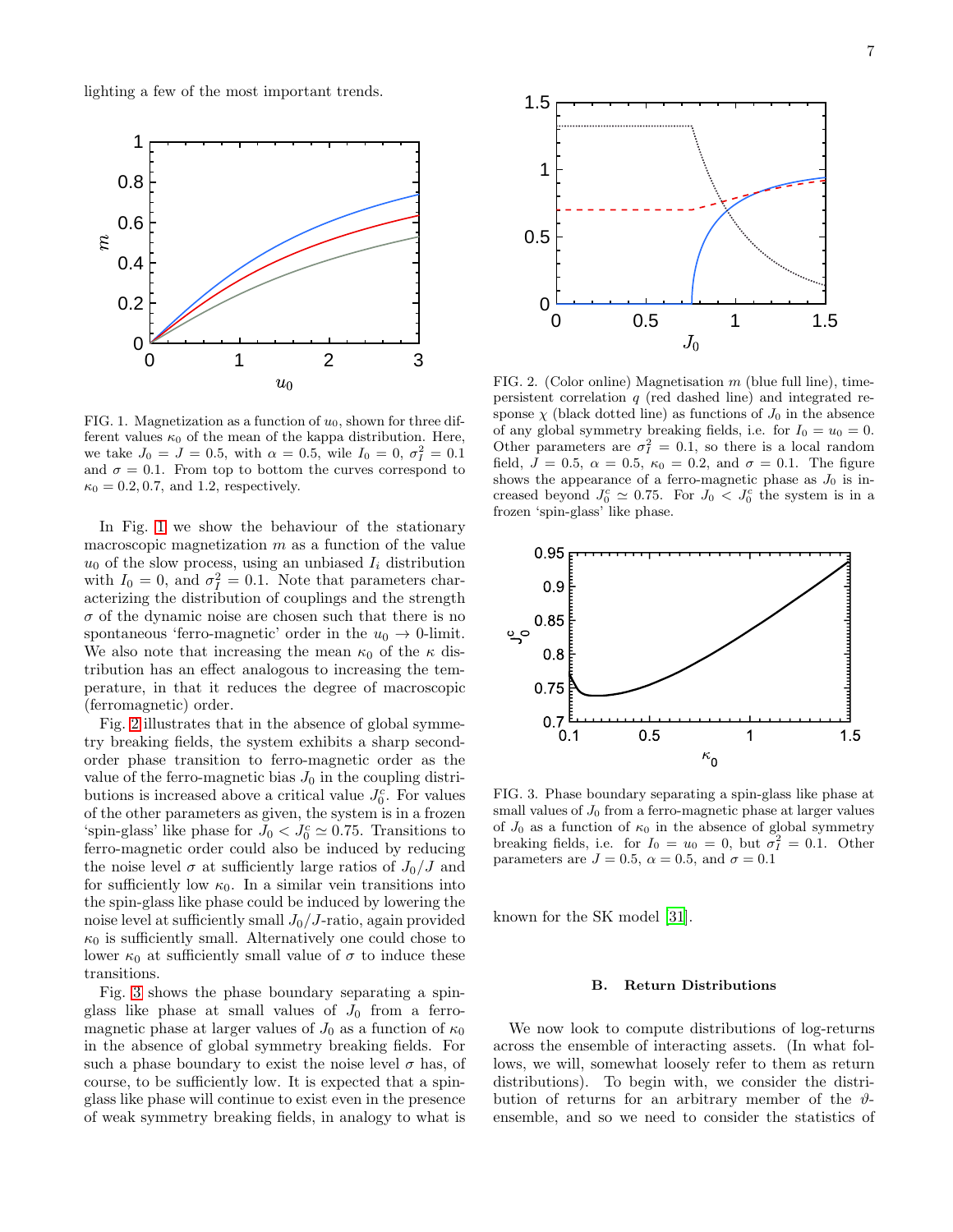differences,

<span id="page-7-2"></span>
$$
\Delta u_{\vartheta} \equiv u_{\vartheta}(t) - u_{\vartheta}(t') , \qquad (42)
$$

omitting time-arguments on the l.h.s. for simplicity.

We will always consider late times such that  $\gamma t \gg 1$ and  $\gamma t' \gg 1$  in order to ensure the slow process is in equilibrium. Three time scales naturally arise following the above criteria:

(i) The quasi-stationary regime for which  $\gamma |t-t'| \ll 1$ . In this regime we regard the fast process as stationary at a given value of the slow process. This constitutes as looking at times for which the macroscopic characterisation of the system state remains constant.

(ii) An intermediate time scale defined by  $\gamma |t - t'| =$  $\mathcal{O}(1)$ . Explicitly, this involves looking at return distributions for stationary fast processes paramaterized by  $u_0(t)$ and  $u_0(t')$ , for which correlations between the two slow processes still exist.

(iii) The long time scale, which we define as  $\gamma |t-t'| \gg$ 1, so that even the slow process has decorrelated.

In any case, we will be interested in variations induced by both the  $\vartheta$  distribution and for generality, the  $u_0$ statistics too. It could, however, also be of interest to inspect return distributions conditioned on specific values of the slow process.

### *1. Quasi-Stationary regime*

Here, we look at the distribution of returns for the fast process in equilibrium for a given value  $u_0$  of the slow process. This implies we look at time differences such that  $u_{\vartheta}$  obeys the equation of motion Eq. [\(15\)](#page-3-2) for all times of interest. Naturally, we are interested in the limits  $\kappa t$ ,  $\kappa t' \gg 1$  which again allows us to define three distinct time scales of interest in the quasi-stationary regime itself. We will refer to these as

(i) short: 
$$
\kappa|t - t'| \ll 1
$$
, \n(ii) medium:  $\kappa|t - t'| = \mathcal{O}(1)$ , \n(iii) long:  $\kappa|t - t'| \gg 1$ .

We note that some initial regularization of the  $\kappa$  distributions (upper and lower cutoffs) may be needed to make the definition of these time windows and some of the arguments below well defined for all members of the  $\vartheta$ -ensemble; regularizations/cutoffs can then be removed at the end of each calculation in question. In order not to overburden the presentation, we will, however, not explicitly retrace and document these steps in what follows.

Using the solution given in Eq. [\(22\)](#page-3-3), we see that

$$
\Delta u_{\vartheta} = \int_0^t e^{-\kappa(t-s)} \eta(s) ds - \int_0^{t'} e^{-\kappa(t'-s')} \eta(s') ds' \quad (43)
$$

As  $\eta$  is a Gaussian noise, we find that the returns for a single member of the ensemble of effective single site

processes in the quasi-stationary regime are normally distributed, i.e.

<span id="page-7-0"></span>
$$
\Delta u_{\vartheta} \sim \mathcal{N}\left(0, \frac{\sigma^2}{\kappa} \left(1 - e^{-\kappa |t - t'|}\right)\right). \tag{44}
$$

For the short time scale defined above, one may expand the exponential appearing in the variance, entailing that the  $\kappa$  dependence vanishes (at first order in the expansion),

$$
\Delta u_{\vartheta} \sim \mathcal{N}\left(0, \sigma^2 |t - t'|\right) \ . \tag{45}
$$

At these very short time separations the return distribution thus exhibits simple diffusive broadening. If  $\sigma$  is taken to be constant across the ensemble, this result remains true across any portfolio of assets traded in the market.

At the long and intermediate time scales within the quasi-stationary regime there will of course be a  $\kappa$ dependence of individual returns. However, if we concern ourselves with the distribution  $p(\Delta u)$  of returns across the ensemble of processes, we can obtain it by averaging the above over the  $\vartheta$  distribution,

$$
p(\Delta u) = \int d\vartheta P(\vartheta) p(\Delta u_{\vartheta}) \tag{46}
$$

In general, this integral has to be done numerically. A simplification is possible for very large time separations within the quasi-stationary regime, for which the exponential correction in the variance in Eq. [\(44\)](#page-7-0) can be neglected, and  $\Delta u_{\vartheta} \sim \mathcal{N}\left(0, \frac{\sigma^2}{\kappa}\right)$  $\left( \frac{\sigma^2}{\kappa} \right)$ . Keeping  $\sigma$  constant across the ensemble, the only  $\hat{\theta}$  component to average over in this limit then is  $\kappa$ . An analytically closed form for the distribution of returns across the ensemble can then be obtained if we assume the  $\kappa$  to be Γ- distributed,

<span id="page-7-3"></span>
$$
P(\kappa) = \frac{1}{\kappa_0 \Gamma(\nu)} \left(\frac{\kappa}{\kappa_0}\right)^{\nu - 1} \exp(-\kappa/\kappa_0) \ . \tag{47}
$$

Here  $\kappa_0$  is a scale parameter which also defines the mean of the  $\kappa$  distribution, while  $\nu$  determines its actual shape. For this family of  $\kappa$  distributions we obtain

<span id="page-7-1"></span>
$$
p(\Delta u) = \frac{\sqrt{\kappa_0}}{\sqrt{2\pi\sigma^2}} \frac{\Gamma(\nu + \frac{1}{2})}{\Gamma(\nu)} \left(1 + \frac{\kappa_0(\Delta u)^2}{2\sigma^2}\right)^{-(\nu + 1/2)}.\tag{48}
$$

Within this family of return distribution we observe power law tail behaviour,  $p(\Delta u) \sim (\Delta u)^{-\mu}$  for  $|\Delta u| \gg 1$ , with  $\mu = 1 + 2\nu$ . We note that the case  $\nu = 1$  would correspond to an exponential  $\kappa$  distribution, which would be the distribution naturally selected by the maximum entropy principle for a strictly positive random variable with a prescribed mean, in which case the tail exponent would be  $\mu = 3$ . In Fig. [4](#page-8-0) we compare this analytical asymptotic result with that of a full numerical evaluation of the distribution of returns across the ensemble for  $\kappa_0|t-t'| = 20$ , observing excellent agreement between the two already for moderate time separations.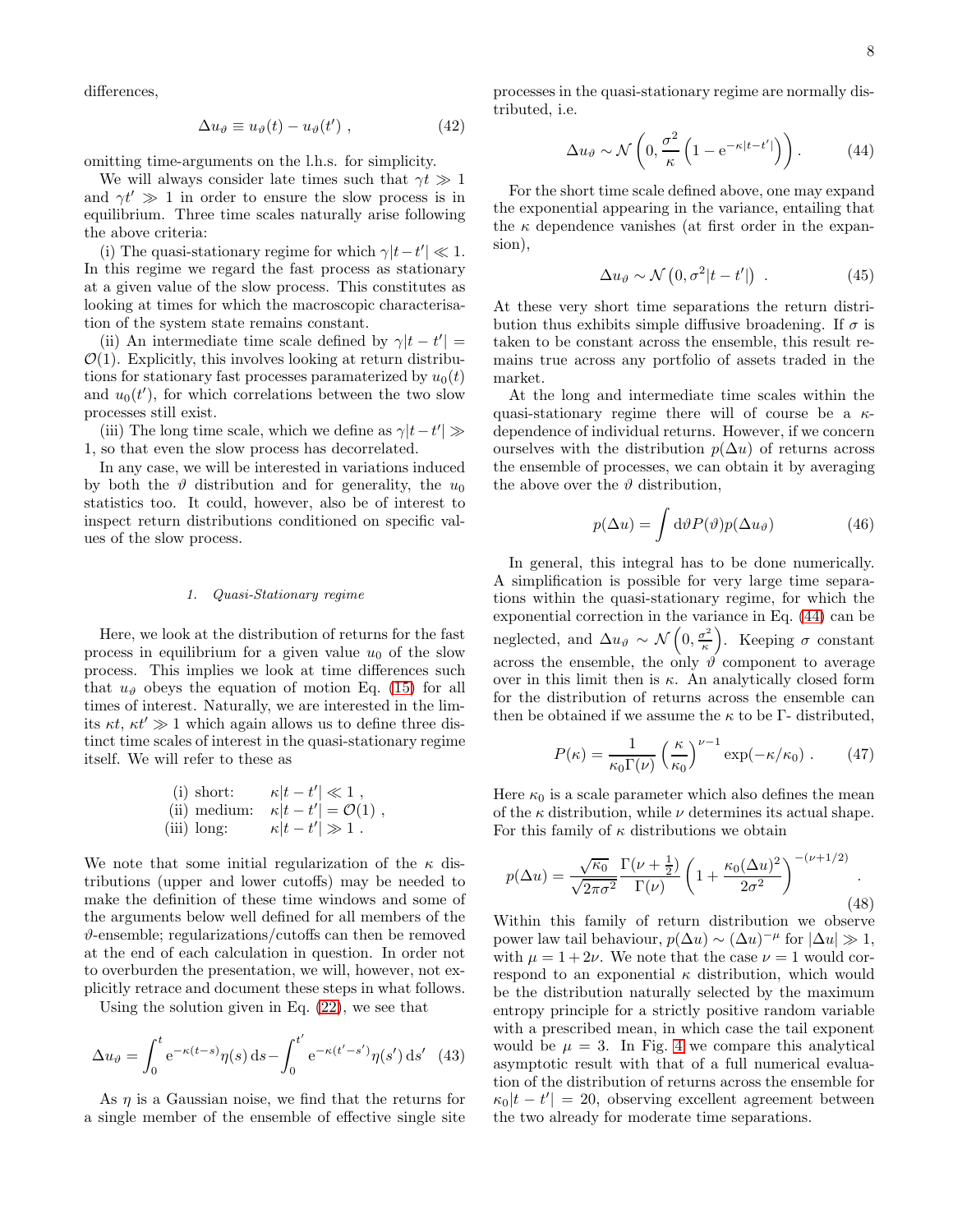Although we are unable to evaluate the full distribution of returns across the  $\vartheta$ -ensemble for intermediate time-separations, a quantity that we can evaluate in closed form for all time-separations in the quasistationary regime is its variance  $\langle (\Delta u)^2 \rangle = \langle (\Delta u_{\vartheta})^2 \rangle \rangle_{\vartheta}$ , in which the inner average is the variance of the return distribution for a given member of the  $\vartheta$ -ensemble, spec-ified in Eq. [\(44\)](#page-7-0), and the outer average is over the  $\vartheta$ distribution. With specifications as before, i.e. keeping  $\sigma$  constant across the ensemble, the only  $\vartheta$  component to average over is once more the  $\kappa$ -distribution. For Γdistributed  $\kappa$  as specified above we obtain

$$
\langle (\Delta u)^2 \rangle = \frac{\sigma^2}{\kappa_0(\nu - 1)} \left[ 1 - \frac{1}{(1 + \kappa_0 |t - t'|)^{\nu - 1}} \right] \tag{49}
$$

for  $\nu \neq 1$ . In the  $\nu \rightarrow 1$  limit this specializes to

$$
\langle (\Delta u)^2 \rangle \big|_{\nu=1} = \frac{\sigma^2}{\kappa_0} \log \left( 1 + \kappa_0 |t - t'| \right) \tag{50}
$$

In the limit of very short time separations, this reproduces a diffusive broadening  $\langle (\Delta u)^2 \rangle \sim \sigma^2 |t - t'|$  of the variance which is independent of properties of the  $\kappa$ distribution, as observed earlier.

It is worth pointing out that the return distributions in the quasi-stationary regime are independent of the global  $u_0$  process, and in fact independent also of other parameters characterizing the interactions, as the  $u_0$ -dependent means  $\overline{u}_{\vartheta}$ , which do depend on the interaction parameters, cancel when taking differences.



<span id="page-8-0"></span>FIG. 4. (Colour online) Return distribution in the quasistationary regime evaluated for  $\kappa_0|t-t'| = 20$  (red dashed line) compared with the analytic prediction for its asymp-totic behaviour Eq. [\(48\)](#page-7-1) (blue full line) for an exponential  $\kappa$ distribution with  $\nu = 1$ .

### *2. Intermediate and Long Time Scales*

We now turn our attention to the case where the fast process is in equilibrium at two different values for  $u_0$ . In particular, for a single member of the ensemble evaluation of Eq. [\(42\)](#page-7-2) gives

$$
\Delta u_{\vartheta} = \overline{u}_{\vartheta}(t) - \overline{u}_{\vartheta}(t') + \int_0^t e^{-\kappa(t-s)} \eta(s) ds
$$

$$
- \int_0^{t'} e^{-\kappa(t'-s')} \eta(s') ds' \tag{51}
$$

In contrast to the quasi-stationary regime, the timedependent mean values  $\overline{u}_{\vartheta}$  determined by the values of  $u_0$  at two different times t and t' now explicitly appear in the returns. We also expect that on this timescale, the fast noise processes have decorrelated with one another. Therefore, the distribution of returns for a given member of the ensemble and for given values of  $u_0(t)$  and  $u_0(t')$ now normal with non-zero mean and given by

$$
\Delta u_{\vartheta}|_{u_{0}(t), u_{0}(t')} \sim \mathcal{N}\left(\Delta \overline{u}_{\vartheta}(t, t'), \sigma_{u_{\vartheta}}^{2}(t) + \sigma_{u_{\vartheta}}^{2}(t')\right) , \qquad (52)
$$

where

$$
\Delta \overline{u}_{\vartheta}(t, t') = \overline{u}_{\vartheta}(t) - \overline{u}_{\vartheta}(t')
$$
  
= 
$$
\frac{1}{\kappa} \Big[ J_0(m_t - m_{t'}) + \sigma_0(u_0(t) - u_0(t'))
$$
  

$$
+ \alpha J^2(\chi_t m_{\vartheta, t} - \chi_{t'} m_{\vartheta, t'}) \Big].
$$
 (53)

Here we denote an order parameter A of interest by  $A_t$  to denote its value in equilibrium for a given value  $u_0(t)$  of the slow process  $u_0$  at time t. As before, we are interested in the return distribution across the whole ensemble, which is obtained by averaging over the  $\vartheta$ distribution. In addition to this, we can either look at return distributions for a range of specific  $u_0$  values, or we may choose to average over their distribution. Since the  $u_0$  term mimics the state of global economic behaviour, this average corresponds to return distributions across all market conditions. As the  $u_0$  statistics are Gaussian, the joint distribution becomes easy to write down allowing us to perform this average in a straightforward manner. Finally, the return distribution across the ensemble of processes, across all market conditions is written down as

$$
p(\Delta u) = \int d\vartheta \, du_0(t) \, du_0(t') \, P(\vartheta) \, p(u_0(t), u_0(t'))
$$

$$
\times \, p(\Delta u_\vartheta | u_0(t), u_0(t')) \tag{54}
$$

Differences between the intermediate and long time scales arise in through differences in the the joint distribution  $p(u_0(t), u_0(t'))$  for the slow process. In the first case, the market conditions are still correlated whilst in the long time limit these correlations no longer persist. In both cases, we find that returns across the portfolio maintain their power-law distributed tails.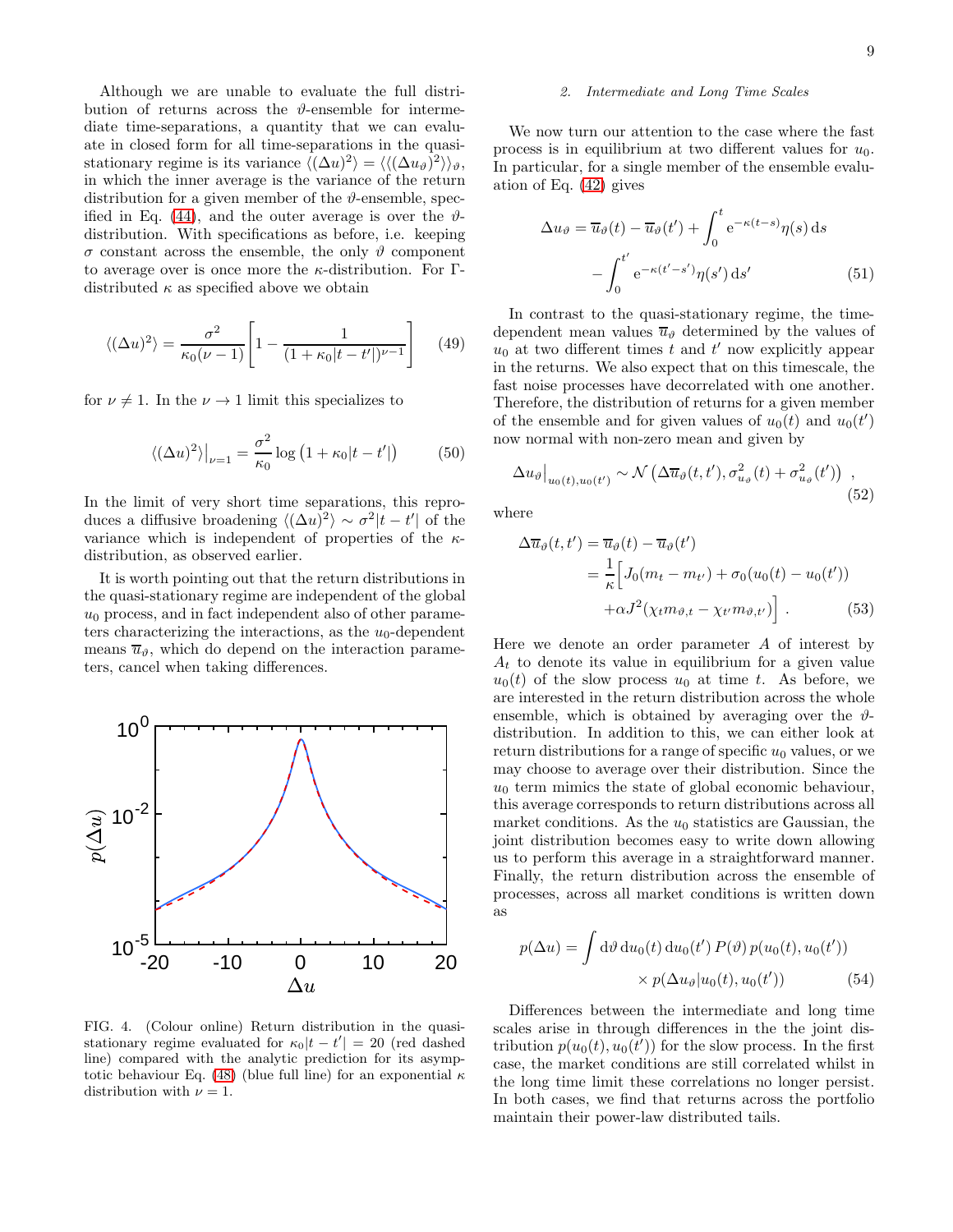



FIG. 5. Distributions for long time log returns across the ensemble averaged over all market conditions. Again, power law tails are observed and we expect that upon suitable normalization the distributions across timescales should scale very well as is seen in microscopic simulations.

### <span id="page-9-0"></span>C. Collective Pricing

In this section we explore the phenomenon of collective pricing mentioned at the beginning of this section. More specifically, we take a closer look at the role of  $\overline{u}_{\theta}$  as defined in Eq. [\(21\)](#page-3-0); we know that this quantity takes the role of the equilibrium value of the associated asset price under given macro-economic conditions as parameterized by the value of the slow  $u_0$  process.

In order to identify the collective interaction-mediated properties of pricing distributions, we begin by looking at the non-interacting baseline. Without interactions in the system, the combined effect of mean reversion, drift, volatility and the value  $u_0$  of the slow process describing macro-economic conditions is, according to Eq. [\(21\)](#page-3-0), to produce a mean log-price

$$
\overline{u}_{\vartheta} = \frac{1}{\kappa} \left[ I + \sigma_0 u_0 \right] \tag{55}
$$

that depends linearly on I and on the value of the  $u_0$ process. Recall that  $I_i = \mu_i - \frac{1}{2}\sigma_i^2$ , so I includes effects of drift and volatility.

Assuming a normal distribution for I as above,  $I \sim$  $\mathcal{N}(I_0, \sigma_I^2)$  we get a normally distributed family of mean prices at given mean reversion,

$$
\overline{u}_{\kappa} \sim \mathcal{N}\left(\frac{I_0 + \sigma_0 u_0}{\kappa}, \frac{\sigma_I^2}{\kappa^2}\right) ,\qquad (56)
$$

which, upon averaging over  $\kappa$  which are Γ-distributed with  $\nu > -1$  according to Eq. [\(47\)](#page-7-3), gives

<span id="page-9-1"></span>
$$
p(\overline{u}) = \frac{\nu \kappa_0}{\sqrt{2\pi \sigma_I^2}} \exp\left\{-\frac{1}{2\sigma_I^2} \left(I_0 + \sigma_0 u_0\right)^2\right\}
$$

$$
\times \beta^{-(1+\nu)/2} \exp\left\{\frac{\gamma^2}{4\beta}\right\} D_{-(1+\nu)} \left(\frac{\gamma}{\sqrt{\beta}}\right), (57)
$$

in which  $D_{\nu}(z)$  is a parabolic cylinder function [\[32](#page-15-18)], and

$$
\beta = \left(\frac{\kappa_0 \overline{u}}{\sigma_I}\right)^2, \quad \gamma = 1 - \frac{\kappa_0 \overline{u}}{\sigma_I^2} (I_0 + \sigma_0 u_0) \ . \tag{58}
$$

Note that  $\gamma^2/\beta \to \text{const.}$  as  $|\overline{u}| \to \pm \infty$ , so the tailbehaviour of the  $\overline{u}$  distribution is governed by the  $\beta^{-(1+\nu)/2}$  term in the above expression, giving  $p(\overline{u}) \sim$  $\overline{u}^{-(1+\nu)}$  for  $|\overline{u}| \gg 1$ . Conversely, the singularities which the three terms in the second line of Eq. [\(57\)](#page-9-1) exhibit as  $\overline{u} \to 0$  (hence  $\beta \to 0$ ) cancel, so that  $p(\overline{u})$  remains finite in this limit.

Having analyzed the non-interacting case, we now return to Eq. [\(21\)](#page-3-0), and more specifically to its version for normally distributed  $I$ , Eq.  $(34)$ , to study the effects of interactions on the  $\overline{u}_{\vartheta}$ . As indicated at the end of Sec IIID the distribution of the solution  $\overline{u}_{\vartheta}$  of Eq. [\(34\)](#page-4-3) is obtained by transforming the normal density of z

$$
p(\overline{u}_{\vartheta}) = P(z) \left| \frac{\mathrm{d}z}{\mathrm{d}\overline{u}_{\vartheta}} \right| \tag{59}
$$

in which  $P(z) = \frac{1}{\sqrt{2}}$  $\frac{1}{2\pi}e^{-z^2/2}$ , with  $z=z(\overline{u}_{\vartheta})$  obtained by solving Eq. [\(34\)](#page-4-3) for z, and the Jacobian  $\frac{dz}{d\overline{u}_{\theta}}$  of the transformation — for the error-function feedback  $(32)$  — given by Eq. [\(39\)](#page-5-2). This allows us to obtain the distribution of equilibrium prices as induced by normal variable z for a fixed κ. The distribution  $p(\bar{u})$  of equilibrium log-prices over the ensemble is obtained by averaging over the  $\vartheta$ distribution as before; the average once more reduces to an average over the  $\kappa$  distribution, if  $\sigma$  is kept constant across the ensemble.

We see in Fig. [6](#page-10-1) that interactions lead to a considerable broadening for the equilibrium distributions when compared with their non-interacting counterparts. Also the degree of asymmetry of these distributions is significantly enhanced by the interactions. A highly nontrivial effect is the systematic suppression of equilibrium log-prices which would be characterized as typical in the non-interacting system. This effect is primarily induced by the ferro-magnetic bias of the interaction, which could be induced by herding or imitation effects of agents acting in the market, or by economic fundamentals suggesting co-movement of asset prices. It can fairly be said that this mechanism creates an interaction mediated mechanism of a market to push prices of assets to more extreme, i.e. both to very high and to very low values. The effect appears to be stronger for members of the ensemble with small values of the mean reversion constant  $\kappa$ ; it weakens for those with a larger mean reversion constant.

We may also look at the global characteristics of pricing distribution across the entire ensemble. This is achieved by averaging over the  $\kappa$ -distribution. For the parameter settings used, one can see in Fig. [7](#page-10-2) that this smoothes out the bimodal nature observed for the subensembles of assets with selected  $\kappa$  values shown in Fig. [6,](#page-10-1) but it shows once more a considerable broadening of the distribution and a significant enhancement of the degree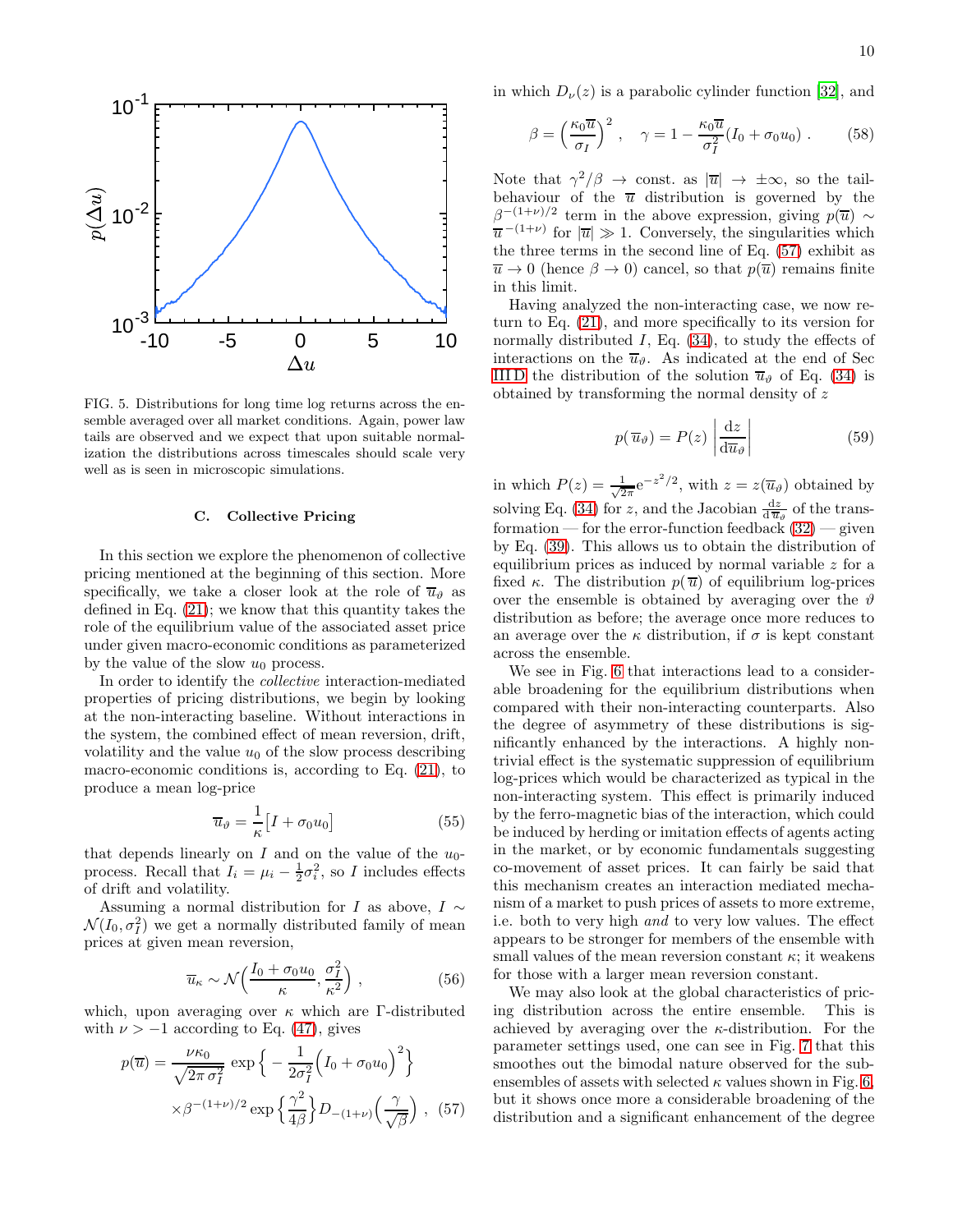

<span id="page-10-1"></span> $\overline{u}_{\vartheta}$  for the non-interacting system (first panel), compared to those of the corresponding interacting system (second panel) for selected values of the mean reversion  $\kappa$  and the slow process  $u_0$ ; note the different scales. System parameters are  $I_0 = 0, \sigma_I^2 = 0.1, \kappa_0 = 0.2$  and  $\sigma = 0.1$ ; for the interacting system we chose  $J_0 = J = 0.5$  and  $\alpha = 0.5$ . For the individual curves the parameters are  $(\kappa = 0.5, u_0 = 0.1)$  (blue narrow pair distributions),  $(\kappa = 0.2, u_0 = 0.1)$  (black broad pair distributions), and  $(\kappa = 0.2, u_0 = 1)$  (red broad pair of distributions). The degree of asymmetry of the broader distributions at smaller values of  $\kappa$  increases with increasing  $u_0$ .

of asymmetry when compared with the non-interacting counterpart.

### <span id="page-10-0"></span>D. Meta-Stable States and Volatility Clustering

We finally return to one of the central hypotheses underlying our modelling, namely that the complexity of real market dynamics, including in particular the phenomenon of volatility clustering could be rationalized in terms of the interplay of dynamics within (meta-stable) market states and the dynamics of occasional transitions



<span id="page-10-2"></span>FIG. 7. Equilibrium distribution of log-prices across the entire ensemble for  $u_0 = 1$ , both for the interacting system (full line) and for the non-interacting system. Parameters are the same as in Fig [6.](#page-10-1)

between them. In this respect we note recent work [\[33](#page-15-19)] which identified a set of distinct market states in historical data.

The assumption behind our modelling is that market states would indeed emerge naturally as attractors of the collective (non-linear) dynamics of interacting prices. For the Gaussian couplings that we have been using in the present study, analogies with the SK spin-glass model suggest that we do in fact expect a very large number of such attractors to exist in a large region of parameter space. However, we have no way of a-priori knowing their structure, and thus no immediate means of testing our hypothesis quantitatively.

In order to make progress in elucidating this issue we propose to look at a version of the market in which we embed a small number of known random attractors in the system, in order to analyze whether there is a relation between system state — measured in terms of similarity with these known attractors — and the observed volatility of the dynamics. For simplicity we take the system to be fully connected, and introduce couplings with a Gaussian and a Hebbian coupling component as follows,

 $\mathcal{F}(G)$ 

$$
\quad\text{with}\quad
$$

and

$$
J_{ij} = J_{ij}^{(G)} + J_{ij}^{(H)} , \qquad (60)
$$

 $\mathcal{F}(H)$ 

$$
J_{ij}^{(\text{G})} = \frac{J_0}{N} + \frac{J}{\sqrt{N}} x_{ij}
$$
(61)

 $J_{ij}^{(\mathrm{H})}=\frac{1}{\Lambda}$ N  $\sum_{i=1}^{p}$  $\mu=1$  $\xi_i^{\mu} \xi_j^{\mu}$  $(62)$ 

in which the  $\xi_i^{\mu}$  are i.i.d. random variable taking values  $\xi_i^{\mu} = \pm 1$  with equal probability, and the  $x_{ij}$  are normally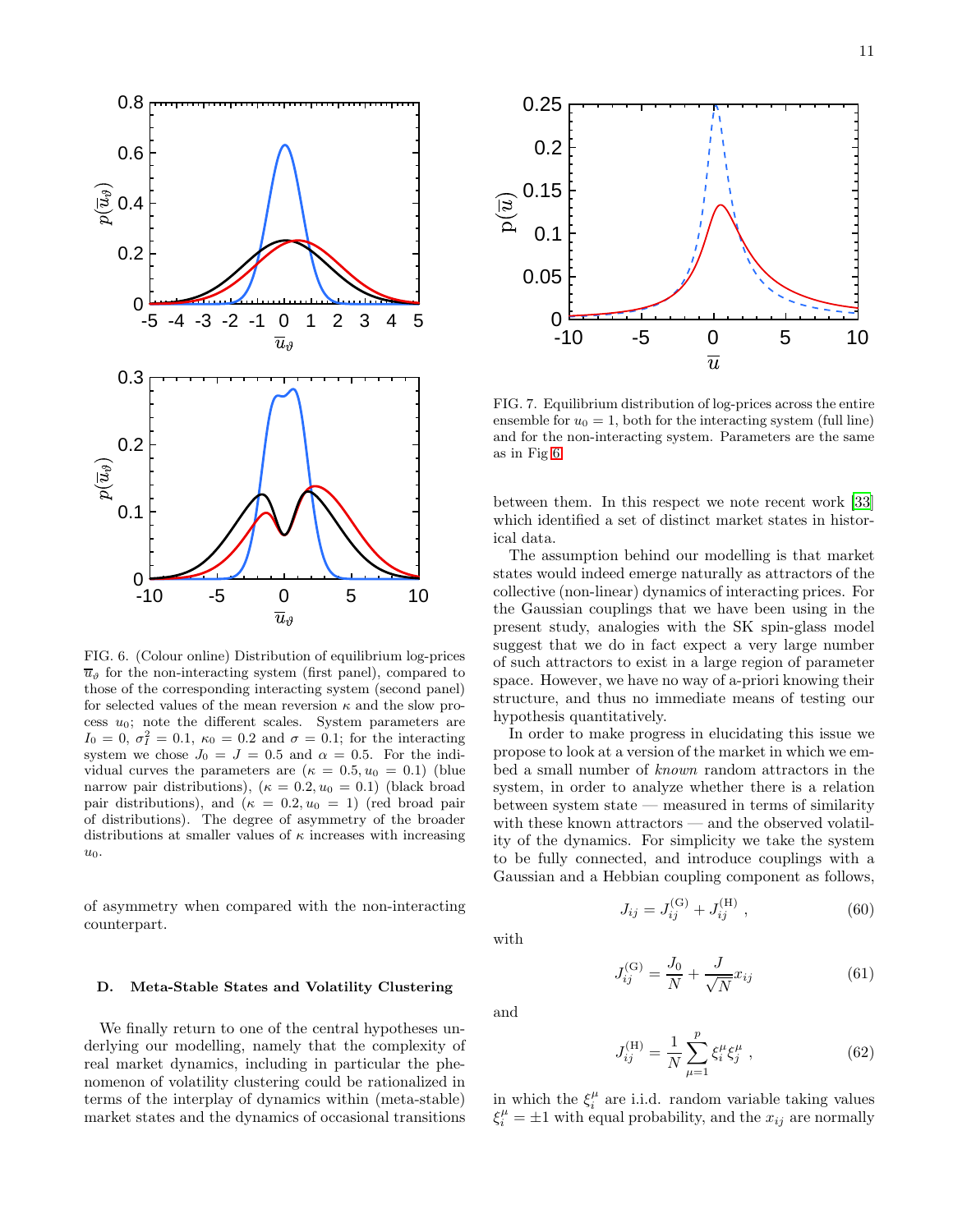

<span id="page-11-1"></span>FIG. 8. Simulation of a market with of  $N = 50$  traded assets, exhibiting the relation between volatility and metastable state structure. The upper panel shows overlaps of the system state with three random attractors embedded in the coupling matrix in a Hebbian form as explained in the main text, while the lower panel shows returns on the index as a function of time. The other system parameters are  $\kappa_0 = 0.2$ ,  $I_0 = 0, \sigma_I^2 = 0.5, \sigma = 0.1, J_0 = J = 0.5, \alpha = 0.5, \text{ and}$  $\gamma = 10^{-4}$ .

distributed  $x_{ij} \sim \mathcal{N}(0, 1)$  and independent in pairs with  $x_{ij} x_{ji} = \alpha$  as in the original set-up.

Figure [8](#page-11-1) presents results of a simulation of such a system of size  $N = 50$ , with  $p = 3$  'patterns' embedded in the couplings, in which we simultaneously record the changes of the index, and the values of the overlaps

$$
m_{\mu}(t) = \frac{1}{N} \sum_{i} \xi_i^{\mu} g(u_{it})
$$
\n(63)

with the three random patterns  $\{\xi_i^{\mu}\}\,$  for  $\mu = 1, 2$  and 3 embedded in the system. There is indeed a pronounced correlation between the volatility of the index changes and the system state as measured by the three overlaps in the system, and we believe that we can take this as a clear qualitative, and indeed semi-quantitative indication that our hypothesis of a link between meta-stable states and volatility clustering is correct for the model class under consideration.

### <span id="page-11-0"></span>V. SUMMARY AND DISCUSSION

In this paper, we have provided a comprehensive analysis of the iGBM introduced in [\[1\]](#page-14-0). The line of reasoning leading to a model of interacting prices of this type is described in detail in that paper. Suffice it to mention here that the structure of the model follows from very generic arguments concerning the description of market mechanisms and of agents acting in a market within reduced models based on the evolution of prices alone. In the present investigation we couple the dynamics of the system to a slow Ornstein-Uhlenbeck process, which we introduce to mimic the effect of slowly evolving macroeconomic conditions

We have performed a generating functional analysis of the dynamics, which maps the dynamics of the interacting system onto an ensemble of systems exhibiting a non-Markovian dynamics which is self-consistently coupled through a set of dynamic order parameters. Using a separation of time-scales argument, which assumes that the fast internal dynamics of the interacting system equilibrates at given values of the slow Ornstein-Uhlenbeck process, we are able to analyse the stationary dynamics of the system. This then allows to identify regions in parameter space where the system exhibits ferro-magnetic or spin-glass like phases.

Our analysis of the stationary dynamics (at given values of the slow driving) allows us to evaluate the distribution of log-returns for the ensemble for various timescales, both in the quasi-stationary regime and at larger time separations. For a broad class of distributions of the mean reversion terms in the model, we find that distributions of log-returns across the ensemble are fat-tailed, exhibiting asymptotic power law behaviour broadly in line with empirical facts [\[6](#page-14-7)]. We note, however, that our model, as it is currently set up, does not reproduce these fat tails at the single asset level that were found empirically in [\[7](#page-14-8)]. We will discuss the origin of that shortcoming, and thus possible ways to improve the model in this respect below. We are also able to evaluate the time dependent variance of the distribution of log-returns in the quasi-stationary regime, and find diffusive broadening in the limit of small time separations, with the broadening becoming sub-diffusive at later times. These findings are broadly in line with empirical observations.

Interestingly, our model predicts the existence of equilibrium prices for assets, and we are able to explicitly trace the influence of interactions on the distribution of equilibrium prices across the ensemble. The two main effects of collective pricing, as predicted by the iGBM are to considerably broaden the distribution of equilibrium prices in comparison with their noninteracting counterparts, as well as a significant enhancement of asymmetries characterizing such distributions for given (favourable or unfavourable) economic conditions as quantified by the value  $u_0$  of the slow noise process. More specifically, we also observe a pronounced interaction-induced preference for very high or very low asset prices, which we think, deserves further study.

Note that distributions of log-returns and pricing distributions across the market are of collective origin, and so they can be expected to be to a certain extent independent of details of the model specifications. In particular, collective properties of the system will not depend on specific realizations of inter-asset couplings, though they may, and in general will depend of properties of coupling distributions. This aspect could indeed provide an avenue to analysing market data within the present modelling framework which does not require to get indi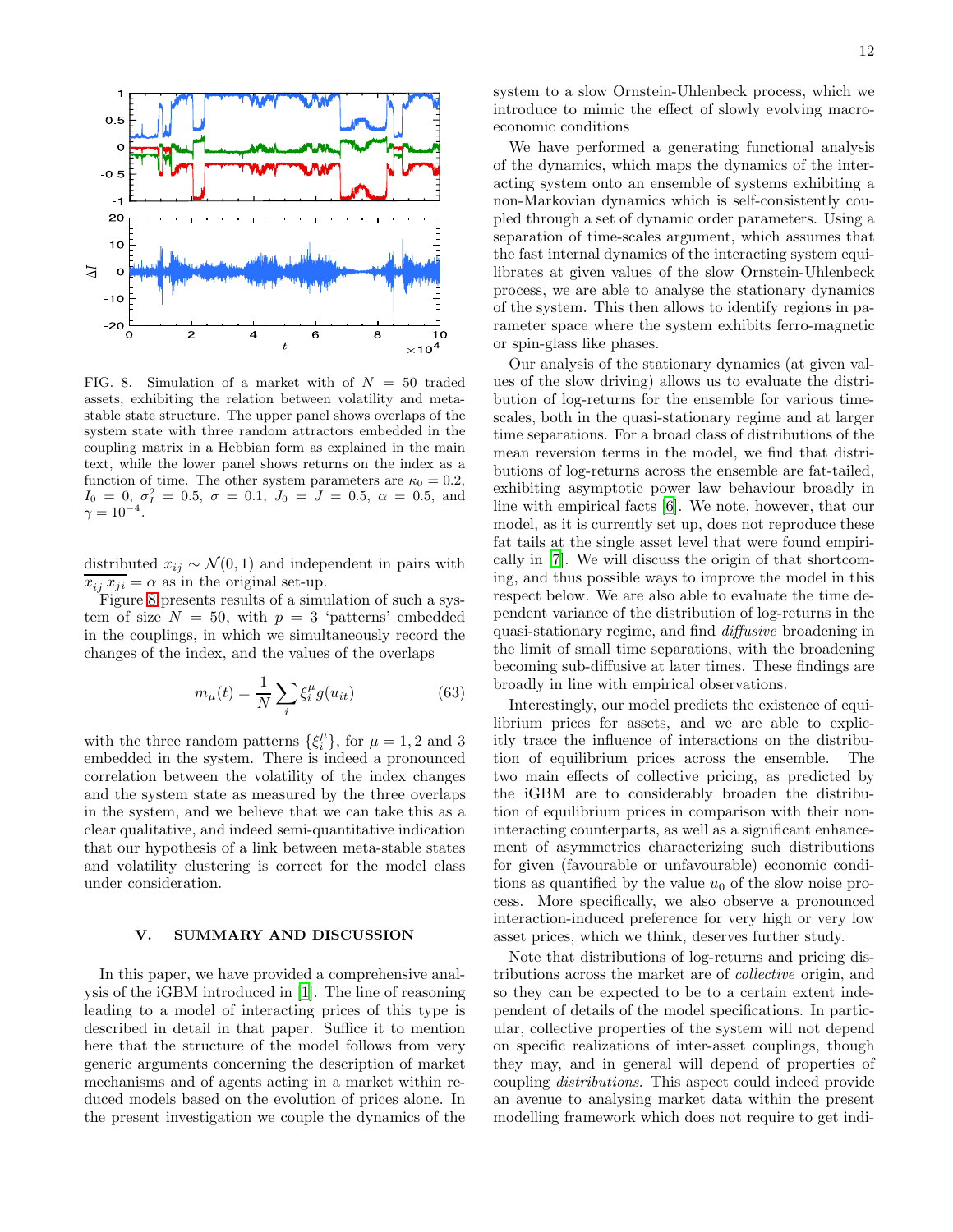vidual couplings correct. It is also the main aspect from which the current modelling approach may eventually derive some predictive power, and might, for instance, be used to provide tools to assess market risk at a systemic level. It goes without saying that further investigations using real data will be required to get there.

One of the principal motivations for constructing the iGBM was to explore whether some of the stylized facts of financial time series could be understood in terms of effective interactions between prices of assets traded in a market, given that effective interactions between asset prices are a necessary feature of any model that attempts to describe market dynamics in a reduced form as a dynamics of prices alone. We have gone some way to demonstrate that this is true at the level of return distributions. Another important phenomenon is that of volatility clustering which in fact finds a quite natural explanation in terms of interacting prices. Due to the interactions, the system is expected to exhibit a large number of (dynamic and static) attractors if there is a sufficient degree of disorder and frustration. In the presence of noise, many of these attractors will survive as longlived states, and volatility clustering is expected to arise naturally through the interplay of the dynamics within long-lived states and the dynamics of occasional transitions between them. Such transitions can occur spontaneously or be triggered by news or slowly changing macro-economic conditions. Different long lived states will be characterised by different values of their susceptibilities and so the presence of noise in the dynamics is expected to induce fluctuations with different degrees of volatility. Using simulations of a system with a partially known attractor structure, we have demonstrated in Sect. [IV D](#page-10-0) above that our hypothesis about a relation between meta-stable states and volatility clustering is correct at least for models of the type considered here.

In [\[1](#page-14-0)] the authors simulated the model using an external perturbation which they argued could represent the effect of the arrival of unexpected news (e.g. in the context quarterly reporting). The process used in that paper is difficult to implement in analytically closed form, which was one of our reasons for adopting the slow Ornstein-Uhlenbeck process, which uniformly affects all prices in a market, as a mechanism to induce transitions between meta-stable states. We believe that it is the absence of a jump-process component of the noise in the version of the model investigated in the present paper which is ultimately responsible for the fact that the model does not exhibit fat-tailed return distributions at the level of single assets. This could easily be rectified in the model formulation, by adding e.g. a Poisson jump process component to the noise, but it is likely to considerably complicate attempts at solving the model analytically. We believe it would be important to explore to what extent a model with a combination of continuous and discrete noise sources is amenable to analysis.

Our last remark refers to the presence of mean reverting forces in the iGBM, given that the existence of such forces is debated in economic circles. Within our modelling, the existence of mean reverting forces is responsible for ensuring long-term stability of the market. It would be easier to motivate the existence such forces if the  $u_i(t)$  were introduced as log-prices on a *co-moving* frame as  $u_i(t) = \log[S_i(t)/S_{i0}e^{(\mu_i - \frac{1}{2}\sigma_i^2)t}]$ . This modification would in the first instance eliminate the drift  $I_i$  from the transformed equation [\(2\)](#page-1-1), and it would suggest to introduce an iGBM formally in the same manner as was done originally, albeit with the drift term  $I_i$  missing from the interacting version Eq. [\(3\)](#page-1-2) as well. Within this modified interpretation of the  $u_i(t)$ , the mean reversion and the interactions would have to be interpreted as mean reversion and interactions relative to an expected trend rather than relative to some fixed log-price, which might be easier to justify in economic terms. Long-term stability of the model would be saved, albeit on a co-moving frame. As an additional benefit the random symmetry breaking field  $I_i$  would also disappear from the equations, which could simplify the ensuing analysis. As a downside though, such a model would likely be harder to calibrate against real market data, which should indeed be one of the next natural steps to undertake within the present project.

Acknowledgements: J.K. is supported by the EPSRC Centre for Doctoral Training in Cross-Disciplinary Approaches to Non-Equilibrium Systems (CANES, EP/L015854/1).

### <span id="page-12-0"></span>Appendix A: Generating Functional Analysis

In this appendix we use Generating Functional Analysis (GFA) [\[26\]](#page-15-13) to formally solve the model dynamics. We begin by introducing the generating functional in terms of source fields,  $\ell$ ,

$$
Z[\ell|u_0] = \left\langle \exp\left\{-i \int dt \sum_i \ell_i(t) n_i(t)\right\} \right\rangle , \quad (A1)
$$

in which the  $n_i(t) = g(u_i(t))$  are the variables in terms of which the interaction between log-prices are defined, and we condition on a realization  $u_0$  of the path of the slow process representing the evolution of macroeconomic conditions. The angled brackets refer to the average over all paths, which are trajectories of microscopic states. Explicitly,

$$
Z[\ell|u_0] = \int \mathcal{D}u P[u] \exp\{-i \int dt \sum_{i=1}^{N} \ell_i(t) n_i(t)\},\
$$
\n(A2)

where  $\mathcal{D}u$  is the flat measure over a set of paths  $u =$  $\{u_i(t)\}, i = 1, \ldots, N$  over some finite risk horizon  $0 \leq$  $t \leq T$ , and P[u] denotes the probability of these paths. The generating functional can be used to compute expec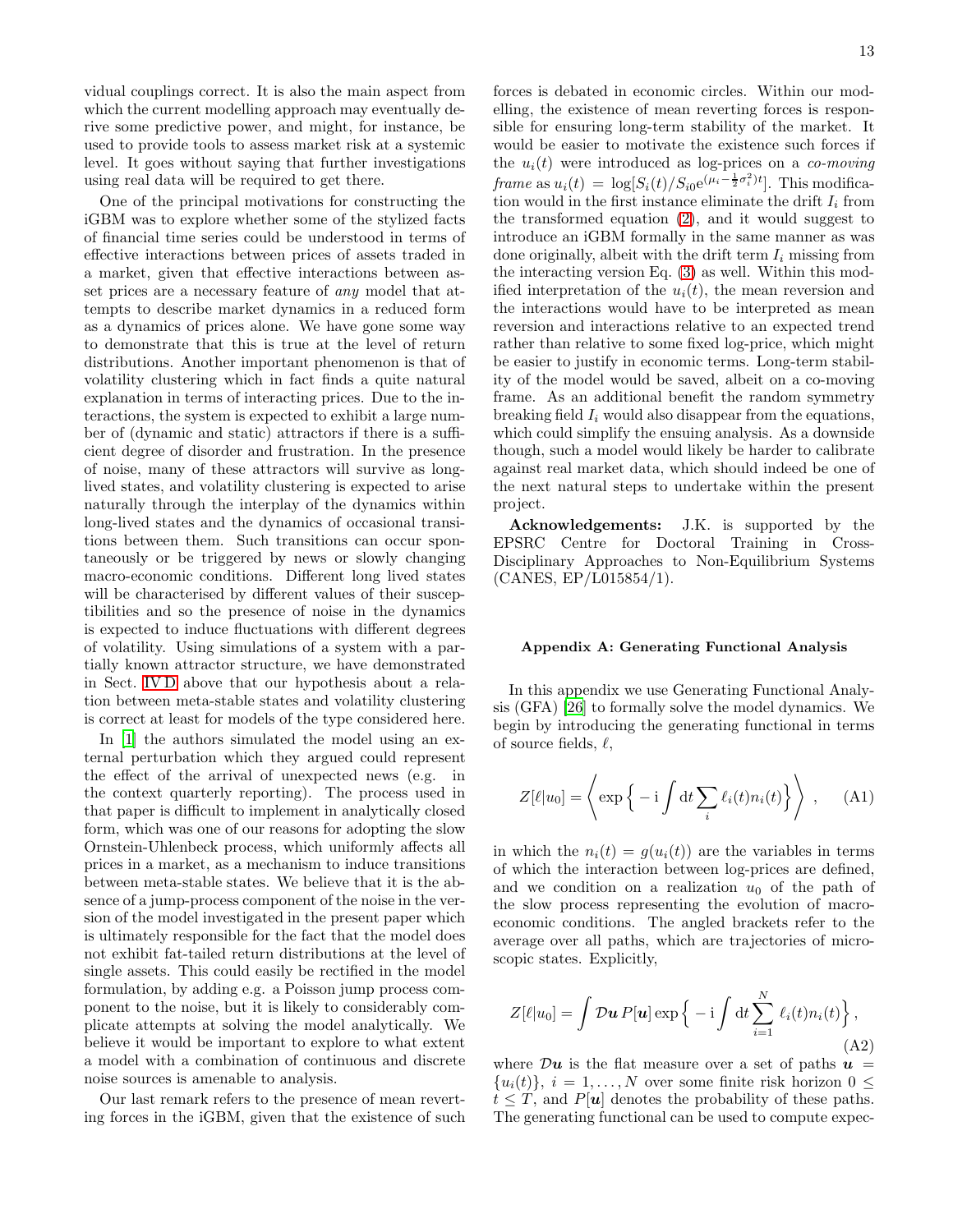tation values and correlation functions as

$$
\langle n_i(t) \rangle = \mathbf{i} \left. \frac{\delta Z[\ell|u_0]}{\delta \ell_i(t)} \right|_{\ell=0}, \tag{A3}
$$

$$
\langle n_j(s) n_i(t) \rangle = i^2 \left. \frac{\delta Z[\ell|u_0]}{\delta \ell_j(s) \delta \ell_i(t)} \right|_{\ell=0} . \tag{A4}
$$

The evaluation of the generating functional follows standard reasoning; see e.g. [\[26](#page-15-13)[–29\]](#page-15-14). For stochastic processes described by a Langevin equation driven by Gaussian white noise, one uses  $\delta$ -functionals and their Fourier representations to enforce the equations of motion, which allows to transform probabilities of noise-trajectories into path probabilities. Assuming Ito-discretization for the Langevin-equation one can thus express the generating functional as

<span id="page-13-0"></span>
$$
Z[\ell|u_0] = \int \mathcal{D}\{\boldsymbol{u}, \hat{\boldsymbol{u}}\} \exp\left\{-\int \mathrm{d}t \sum_i \left[\frac{\sigma_i^2}{2} \hat{u}_i(t)^2 +i\hat{u}_i(t)\left(\dot{u}_i(t) + \kappa_i u_i(t) - I_i - \sum_j J_{ij} n_j(t)\right)\right] - \sigma_0 u_0(t)\right\} - i\ell_i(t) n_i(t)\right\}.
$$
\n(A5)

We are interested in evaluating the generating functional for a typical realization of disorder. This is achieved by averaging Eq. [\(A5\)](#page-13-0) over the bond-disorder, i.e. over the  $c_{ij}$  and  $x_{ij}$  in terms of which the  $J_{ij}$  are expressed. This disorder average factors in pairs  $(i, j)$ ,

$$
D = \prod_{i < j} \overline{\exp\left\{i \int \mathrm{d}t \left(\hat{u}_i(t) J_{ij} n_j(t) + \hat{u}_j(t) J_{ji} n_i(t)\right)\right\}}_{\text{(A6)}}
$$

Here, we use the overbar notation to represent an average over the disorder c and x.

Writing the  $J_{ij}$  explicitly in terms of the  $c_{ij}$  and  $x_{ij}$ according to Eqs.  $(5),(6)$  $(5),(6)$ , and performing the  $c_{ij}$  average in the the limit of large  $N$  and finite mean connectivity c we obtain

$$
D = \prod_{i < j} \left\{ 1 + \frac{c}{N} \left[ \exp\left\{ \left( \frac{J_0}{c} + \frac{J}{\sqrt{c}} x_{ij} \right) \int \mathrm{d}t \mathrm{i} \hat{u}_i(t) n_j(t) \right. \right. \right. \\ \left. + \left. \left( \frac{J_0}{c} + \frac{J}{\sqrt{c}} x_{ji} \right) \int \mathrm{d}t \mathrm{i} \hat{u}_j(t) n_i(t) \right\} - 1 \right]^x \right\} (A7)
$$

Using the fact that  $c \gg 1$ , we follow e.g. [\[34\]](#page-15-20), expanding the exponential to perform the  $x$  average, keeping only dominant terms in the expansion in terms of inverse powers of c, and then re-exponentiate to write

$$
D \simeq \exp\left(N\left[J_0 \int dt \, k(t)m(t)\right) + \frac{J^2}{2} \int ds dt \Big[Q(s,t)q(s,t) + \alpha G(s,t)G(t,s)\Big]\Big]\right) \tag{A8}
$$

where we have introduced the set of one-time and twotime order parameters

$$
m(t) = \frac{1}{N} \sum_{i=1}^{N} n_i(t),
$$
  
\n
$$
k(t) = \frac{1}{N} \sum_{i=1}^{N} i \hat{u}_i(t),
$$
  
\n
$$
q(s,t) = \frac{1}{N} \sum_{i=1}^{N} n_i(s) n_i(t),
$$
  
\n
$$
Q(s,t) = \frac{1}{N} \sum_{i=1}^{N} i \hat{u}_i(s) i \hat{u}_i(t),
$$
  
\n
$$
G(t,s) = \frac{1}{N} \sum_{i=1}^{N} i \hat{u}_i(s) n_i(t).
$$

One then enforces these definitions using Dirac  $\delta$ functions identities and their Fourier representations, to transform the disorder averaged generating functional into a functional integral, which to leading order in the system size  $N$  can be expressed in the following compact form,

<span id="page-13-1"></span>
$$
\overline{Z[\ell|u_0]} = \int \mathcal{D}\{\dots\} \exp \{N \left[\Xi_1 + \Xi_2 + \Xi_3\right]\} \ . \quad (A9)
$$

Here,  $\mathcal{D}\{\ldots\}$  represents the functional measure over the set of macroscopic order parameter functions and their conjugates. The functionals  $\Xi_1$ ,  $\Xi_2$  and  $\Xi_3$ , appearing in the exponential of Eq. [\(A9\)](#page-13-1), are defined as

$$
\Xi_1 = J_0 \int dt \, k(t) \, m(t) + \frac{J^2}{2} \int ds dt \Big( Q(s, t) \, q(s, t) + \alpha G(s, t) \, G(t, s) \Big), \tag{A10}
$$

$$
\Xi_2 = i \int dt \Big( m(t) \hat{m}(t) + k(t) \hat{k}(t) \Big)
$$
  
+
$$
+ i \int ds dt \Big( q(s, t) \hat{q}(s, t) + Q(s, t) \hat{Q}(s, t) + G(t, s) \hat{G}(t, s) \Big), \qquad (A11)
$$

$$
\Xi_3 = \frac{1}{N} \sum_{i} \log \int \mathcal{D}\{u, \hat{u}\} \exp\left(-\mathcal{S}_i - i \int dt \,\ell_i(t) \, n(t)\right)
$$
\n(A12)

Here  $S_i$  denotes the effective local dynamic action of pro- $\cos i$ .

$$
S_i = \int dt \left[ -\frac{\sigma_i^2}{2} (i\hat{u}(t))^2 + i\hat{u}(t) (i(t) + \kappa_i u(t) - I_i -\sigma_0 u_0(t)) + i\hat{m}(t) n(t) + i\hat{k}(t) i\hat{u}(t) \right]
$$

$$
+i \int ds dt \left[ \hat{q}(s, t) n(s) n(t) + \hat{Q}(s, t) i\hat{u}(s) i\hat{u}(t) + \hat{G}(t, s) n(t) i\hat{u}(s) \right].
$$
(A13)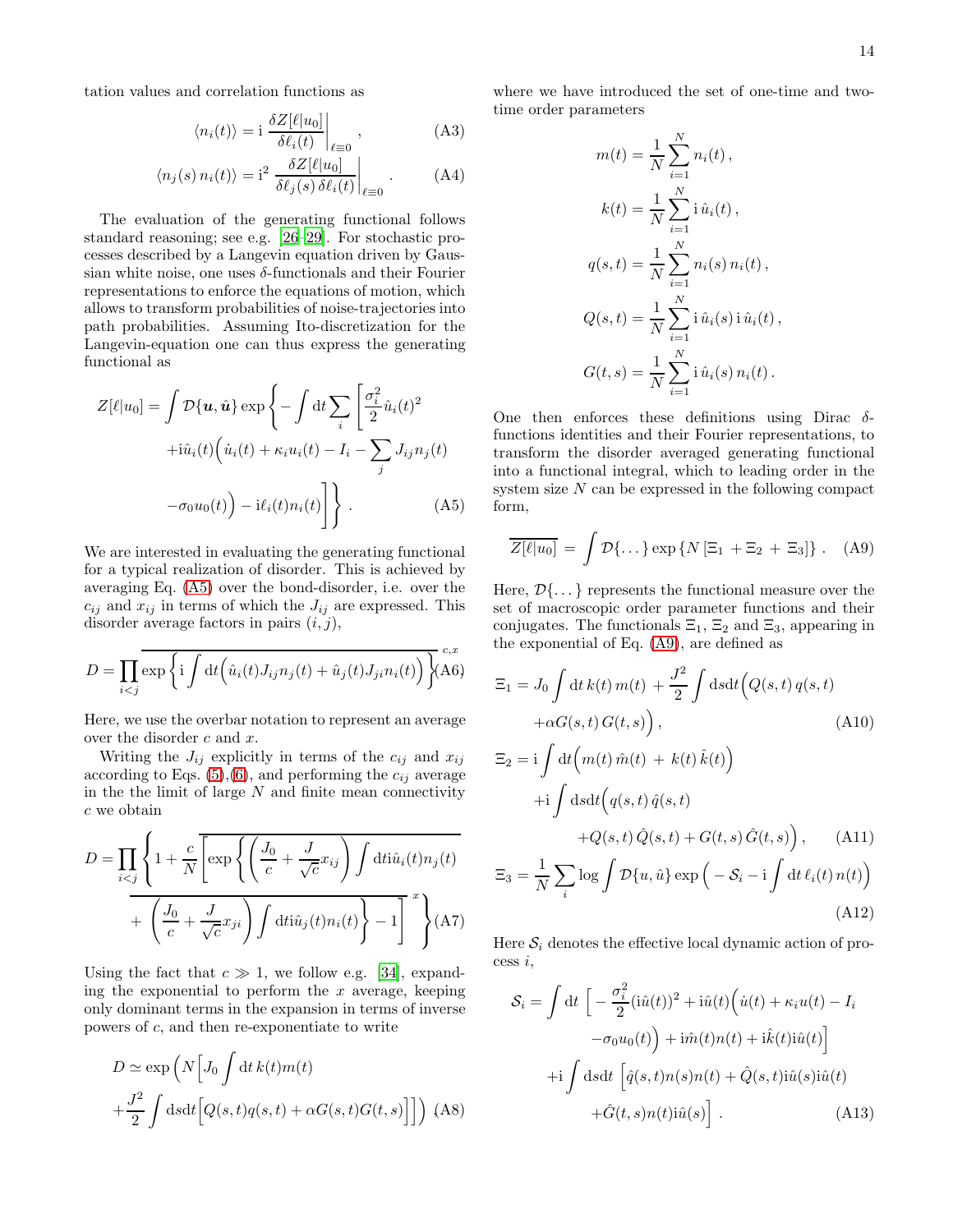It depends on i only through the locally varying parameters  $(I_i, \kappa_i, \sigma_i) \equiv \vartheta_i$ 

One now evaluates Eq. [\(A9\)](#page-13-1) using the saddle point technique, which requires the macroscopic order parameters of interest to satisfy the following fixed point equations:

<span id="page-14-9"></span>
$$
m(t) = \frac{1}{N} \sum_{i} \langle n(t) \rangle_{(i)},
$$
  
\n
$$
q(s,t) = \frac{1}{N} \sum_{i} \langle n(s)n(t) \rangle_{(i)},
$$
  
\n
$$
G(t,s) = \frac{1}{N} \sum_{i} \langle n(t) \hat{u}(s) \rangle_{(i)}, \quad t > s.
$$
\n(A14)

All other order parameters are self-consistently zero due to causality. In Eq. [\(A14\)](#page-14-9), we use  $\langle \ldots \rangle_{(i)}$  to represent an average over the dynamics of effective single site processes i which takes the form

$$
\langle \dots \rangle_{(i)} = \frac{\int \mathcal{D}\{u, \hat{u}\}(\dots) \exp\left(-\mathcal{S}_i\right)}{\int \mathcal{D}\{u, \hat{u}\} \exp\left(-\mathcal{S}_i\right)}
$$
(A15)

We note that due to causality the effective single site action simplifies to

<span id="page-14-10"></span>
$$
S_i = \int dt \left[ -\frac{\sigma_i^2}{2} (i\hat{u}(t))^2 + i\hat{u}(t) (i(t) + \kappa_i u(t) - I_i -J_0 m(t) - \alpha J^2 \int^t ds G(t, s) n(s) - \sigma_0 u_0(t) \right] -\frac{J^2}{2} \int ds dt q(s, t) i\hat{u}(s) i\hat{u}(t).
$$
 (A16)

By the Law of Large numbers the saddle point equations [\(A14\)](#page-14-9) for the order parameters can be written as averages over the distribution of the locally varying parameters  $\vartheta \equiv (I, \kappa, \sigma),$ 

$$
\frac{1}{N}\sum_{i}\langle \dots \rangle_{(i)} \to \langle \langle \dots \rangle \rangle_{\vartheta},
$$

- <span id="page-14-0"></span>[1] R. Kühn and P. Neu. Intermittency in a Minimal Interacting Generalization of the Geometric Brownian Motion Model. *J. Phys. A*, 41:324015 (12pp), 2008.
- <span id="page-14-1"></span>[2] Basel Committee on Banking Supervision. Minimum Capital Requirements for Market Risk. www.bis.org, 2016.
- <span id="page-14-2"></span>[3] W. C. Hunter. *The Asian Financial Crisis: Origins, Implications And Solutions*. Springer, 1999.
- <span id="page-14-3"></span>[4] B. B. Mandelbrot. The Variations of Certain Speculative Prices. *J. Business*, 36:394–419, 1963.
- [5] E. Fama. The Behavior of Stock Market Prices. *J. Bus.*, 38:34–105, 1965.
- <span id="page-14-7"></span>[6] P. Gopikrishnan, V. Plerou, L. A. N. Amaral, M. Meyer, and H. E. Stanley. Scaling of the Distribution of Fluctua-

as the large system limit  $N \to \infty$  is taken. Here inner averages correspond to those over the dynamics of a single process with a particular parameter combination, while the outer average stands for an average over the  $\vartheta$ distribution, i.e.  $\langle \dots \rangle_{\vartheta} \equiv \int dI \, d\kappa \, d\sigma \, p(I, \kappa, \sigma)(\dots).$ 

One finally notes that the appearance of a contribution in the effective single-site action [\(A16\)](#page-14-10) which is non-local in time and quadratic in the conjugate dynamical variables  $\hat{u}(t)$  is a manifestation of the fact that the effective single site processes are governed by coloured noise, while the non-local contribution involving the response function  $G(t, s)$  expresses the effect that effective single site dynamics is non-Markovian. The equation of motion for the effective single site dynamics can be inferred from the effective single site action [\(A16\)](#page-14-10), giving

<span id="page-14-11"></span>
$$
\dot{u}_{\vartheta}(t) = -\kappa u_{\vartheta}(t) + I + J_0 m(t) + \sigma_0 u_0(t)
$$

$$
+ \alpha J^2 \int_0^t ds G(t, s) n_{\vartheta}(s) + \phi(t), \text{ (A17)}
$$

where we write  $u(t) = u_{\vartheta}(t)$  when referring to single site process with local parameters  $\vartheta = (I, \kappa, \sigma)$ , so  $n_{\theta}(t) = g(u_{\theta}(t))$ , and where the coloured noise  $\phi(t)$  and the dynamical order parameters appearing in Eq. [\(A17\)](#page-14-11) must satisfy the self consistency equations

$$
\langle \phi(t) \rangle = 0 \tag{A18}
$$

$$
\langle \phi(t)\phi(s)\rangle = \sigma^2 \delta(t-s) + J^2 q(t,s) , \quad (A19)
$$

and

$$
m(t) = \langle \langle n_{\vartheta}(t) \rangle \rangle_{\vartheta} , \qquad (A20)
$$

$$
q(t,s) = \langle \langle n_{\vartheta}(t)n_{\vartheta}(s) \rangle \rangle_{\vartheta} , \qquad (A21)
$$

$$
G(t,s) = \left\langle \frac{\delta \langle n_{\vartheta}(t) \rangle}{\delta h(s)} \right\rangle_{\vartheta}, \quad t > s . \quad (A22)
$$

We have thus reduced the original system to one comprising of an ensemble of effective single site processes characterised by the  $\vartheta$ -distribution with coloured noise and memory which are self-consistently determined in terms of dynamical order parameters.

tions of Financial Market Indices. *Phys. Rev. E*, 60:5305– 5316, 1999.

- <span id="page-14-8"></span>[7] P. Gopikrishnan, V. Plerou, L. A. N. Amaral, M. Meyer, and H. E. Stanley. Scaling of the Distribution of Price Fluctuations of Individual Companies. *Phys. Rev. E*, 60:6519–6529, 1999.
- <span id="page-14-4"></span>[8] J. P. Bouchaud and M. Potters. *Theory of Financial Risk and Derivative Pricing: From Statistical Physics to Risk Management*. Cambridge University Press, Cambridge, 2006.
- <span id="page-14-5"></span>[9] T Bollersev. Generalized Autoregressive Conditional Heteroscedasticity. *J. Econometrics*, 31:307–327, 1986.
- <span id="page-14-6"></span>[10] T. Bollersev. A Conditional Heteroskedastic Model for Speculative Prices and Rates of Return. *Rev. Econ. Stat.*,